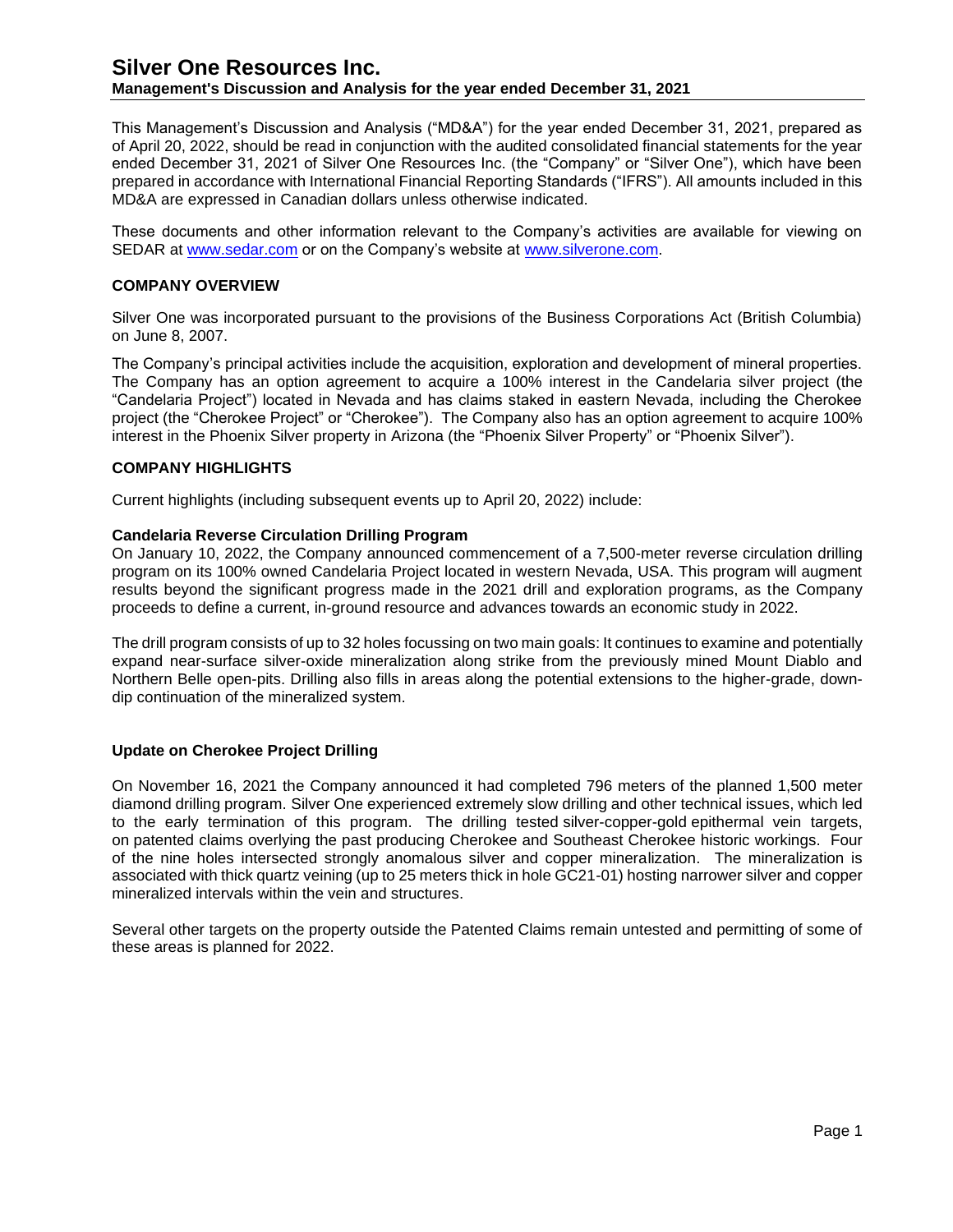### **MINERAL PROPERTIES**

#### *Candelaria, Nevada, United States*

The Candelaria Mine is located in central west Nevada just off the paved Highway 95, which connects Las Vegas with Reno. The past producing mine site is serviced by paved road, power and water. Reclamation of the Candelaria Mine has been ongoing since 1998. The mine dumps were re-contoured and seeded, and the heap leach piles were rinsed with fresh water and seeded. Other infrastructure has been removed, and the substantial reclamation work meets all state and federal guidelines.

The project lies within the Candelaria Mining District, historically the richest silver mining district in Nevada. Estimated production from the late 1880's to 1954 was 22 million ounces of silver. From 1874 to 1883, the Northern Belle Deposit alone produced high grade lodes averaging 1,700 – 2,000 grams per tonne  $(g/t)$  silver (50 – 60 oz/ton). Open pit mining between 1980 and 1999 resulted in the production of 47 million ounces of silver, with Kinross Gold producing approximately 13 million ounces of that between 1994 and 1999.

SSR Mining Inc. (SSR or Silver Standard) completed a large drilling program prior to acquiring the project in 2001 and commissioned a technical resource report titled "Candelaria Project Technical Report" dated May 24, 2001 (filed on SEDAR on June 20, 2002), prepared by Pincock Allen & Holt. Historical resources as outlined in the report amount to approximately 44 million ounces of silver in the Measured and Indicated categories with an additional 82.8 million ounces of silver Inferred. See section titled "Cautionary Notes on Historical Resource Estimates".

Silver One entered into a 3-year option agreement with SSR (announced on January 17 and 23, 2017) whereby Silver One issued 1,332,900 Silver One common shares worth USD \$1,000,000 upon TSX-V approval of the option agreement (January 23, 2017). On January 24, 2018, the Company announced the completion its first anniversary payment to SSR by issuing 2,828,636 shares at a deemed value of USD \$1,000,000. On January 28, 2019, the Company announced the completion its second anniversary payment to SSR by issuing 5,827,338 shares at a deemed value of USD \$1,000,000. It was further obligated to issue an additional USD \$1,000,000 worth of Silver One shares in January 2020. However, Silver one entered into an agreement with SSR and Maverix Metals Inc. ("Maverix") whereby:

- 1. Silver One will assume a Production Payment obligation by SSR to Maverix (formerly to Kinross). For this, SSR agreed to relinquish the option payment of US\$1,000,000 in shares of Silver One and instead received US\$100,000 in units of Silver One. This agreement obliges Silver One to assume the obligation to pay Maverix US\$1,000,000 upon Candelaria achieving commercial production of not less than 2,500,000 ounces of silver per annum (the "Production Payment").
- 2. In consideration of Maverix agreeing to Silver One's assumption of the Production Payment, Maverix will receive US \$100,000 in units of Silver One.
- 3. Maverix has agreed to amend the Production Payment so that Silver One may satisfy it with US\$500,000 cash and \$500,000 in shares of Silver One on the first anniversary after commencement of commercial production at Candelaria.

Each unit will be comprised of one share of Silver One and one-half of one share purchase warrant (each a "Warrant") with each whole Warrant entitling the holder to purchase one additional share at a price of \$0.40 per share for a period of three years.

On July 25, 2019, the Company amended the Candelaria Option Agreement ("Amended Agreement"). The Amended Agreement deferred the assumption of the USD \$2,000,000 bond obligation by the Company until January 2023.

Upon completion of the option agreement, Silver One will have earned 100% of SSR's interest in the property,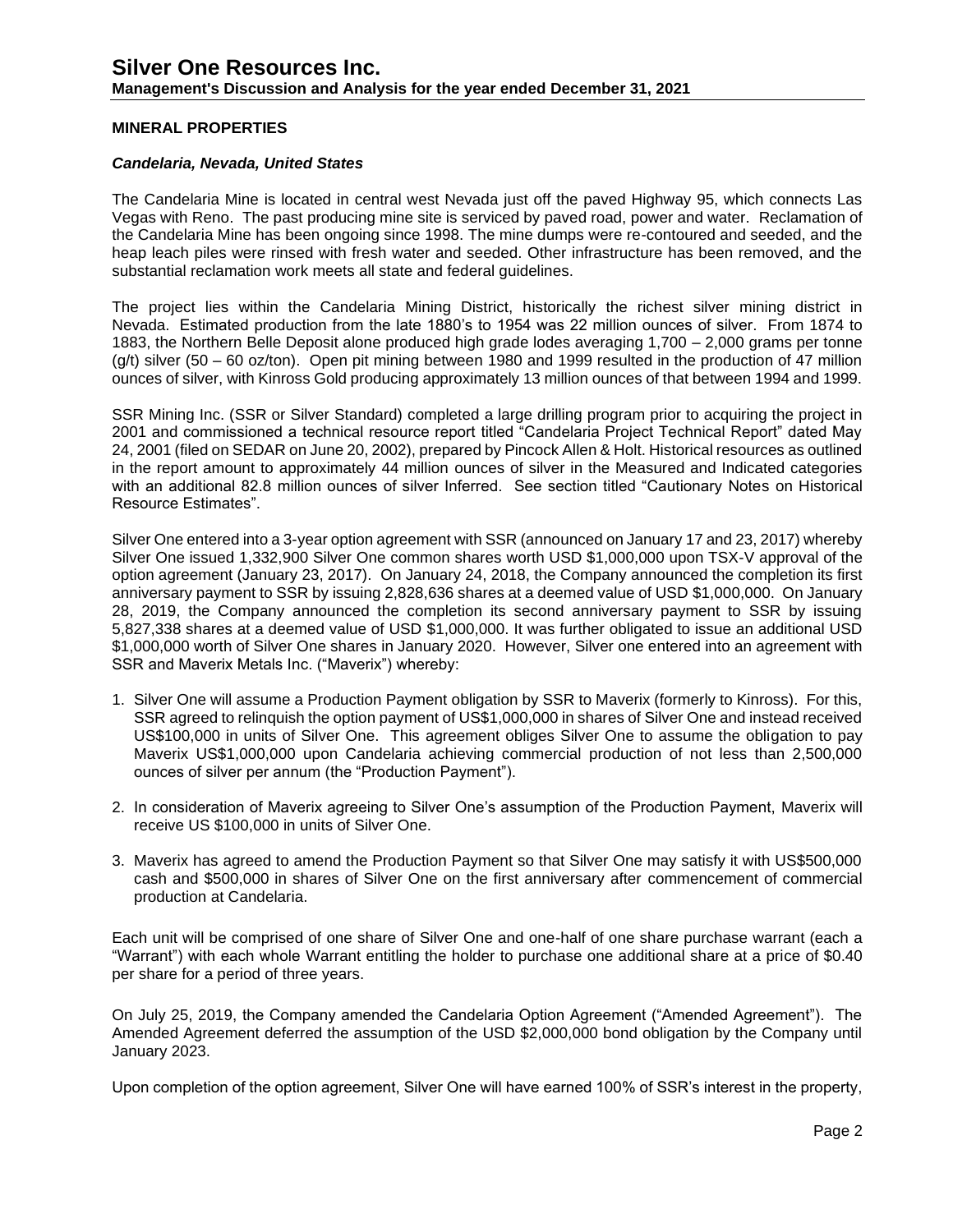subject to a 3% net smelter returns royalty payable to Teck Resources USA on production from a certain claims group of the property and a charge of \$0.01 per ton payable for waste rock dumped on certain claims.

On January 3, 2018, the Company announced the completion of a 1,110-meter sonic drilling program on the historic heaps, stockpiles and waste dumps.

Assay results were reported in a news release of April 19, 2018. The results are encouraging as the head grade of the leach pads, estimated at 43 g/t, is over 3 times the head grades currently being mined at the Rochester Mine held by Coeur Mining approximately 220 kilometres north of Candelaria. Further, an average cyanide soluble silver extractions of 56% for leach pad material and 64% for fresh material in stockpiles, combined with their respective silver grades reported, provide a promising outlook for the project.

Historic silver recoveries at Candelaria ranged from 42% to 51% of the total silver through the heap leaching ores crushed at sizes below 1 inch. Silver One believes that such recoveries may be improved by milling or the use of high-pressure grinding rolls (HPGR) prior to leaching. HPGR is being employed at numerous mines throughout Nevada, including Coeur's Rochester Mine, with resultant improved silver/gold recoveries and reduced operating costs.

The Company prepared various composite samples from the heaps and stockpiles which were sent to McClelland Laboratories, Inc. in Reno, Nevada for ongoing metallurgical testing. The metallurgical results will assist in determining the best methods to potentially recover silver from the heap leach pads, stockpiles and dumps.

The Company is continuing its metallurgical testing to determine the most cost-effective means of potentially extracting the remaining silver from the historic leach pads. Samples were more recently sent to Kappes Cassiday & Associates in Reno, Nevada for column leach testing using HPGR. Additionally, samples were sent to a silver producing mine to test very fine milling and cyanide recovery of silver using microbubble technology. Results were published in the company's May 21, 2019 news release. In light of the positive results of both HPGR and fine milling tests, the company will continue testing to investigate optimization alternatives.

On November 19, 2019, Silver One commenced a drilling program in the area of the historic open pits. Duplicate holes to the historic drilling will be used to verify silver grades and potentially update the historic resource to a current NI 43-101 resource. Additionally, down-dip testing of high-grade intercepts encountered by Silver Standard's drilling between 1999 and 2000, will be undertaken.

A total of 2,860 meters were drilled in 9 holes. Seven holes were drilled in the Mount Diablo area, north of the Diablo pit and between the Diablo and Northern Belle pits. Two holes were drilled in the Northern Belle area. The program was shut down in March 2020 with the onset of COVID19.

The overall drilling program validated historic high-grade intercepts both down-dip from and between the Mount Diablo and Northern Belle past producing open-pits. Additionally, drill holes SO-C-19-049 and SO-C-19-051 extended the Lower Candelaria Shear (LCS ) silver-gold-bearing horizon an additional 130 meters north of the nearest historic drill hole 49 (see News Releases March 2, 2020 and May 26, 2020). An area covering over 1500 meters along strike hosts clusters of higher-grade mineralization and clearly demonstrates that additional drilling is warranted to more fully test the extent and grade of this system.

On October 15, 2020, the Company announced the commencement of a 15,000-meter reverse circulation drilling program and on February 16, 2021, May 26, 2021 and July 15, 2021, reported the completion of the program as well as assays results. The three main objectives of the program, included the outlining of deep, higher-grade silver and gold mineralization down-dip from the previously mined open-pits, extending nearsurface, potentially open-pit mineralization to the east of west of the previously mined areas, and examining potential for porphyry related mineralization at depth, were all successfully achieved.

The 15,000-meter drill program was successful in outlining a zone of higher-grade, down-dip mineralization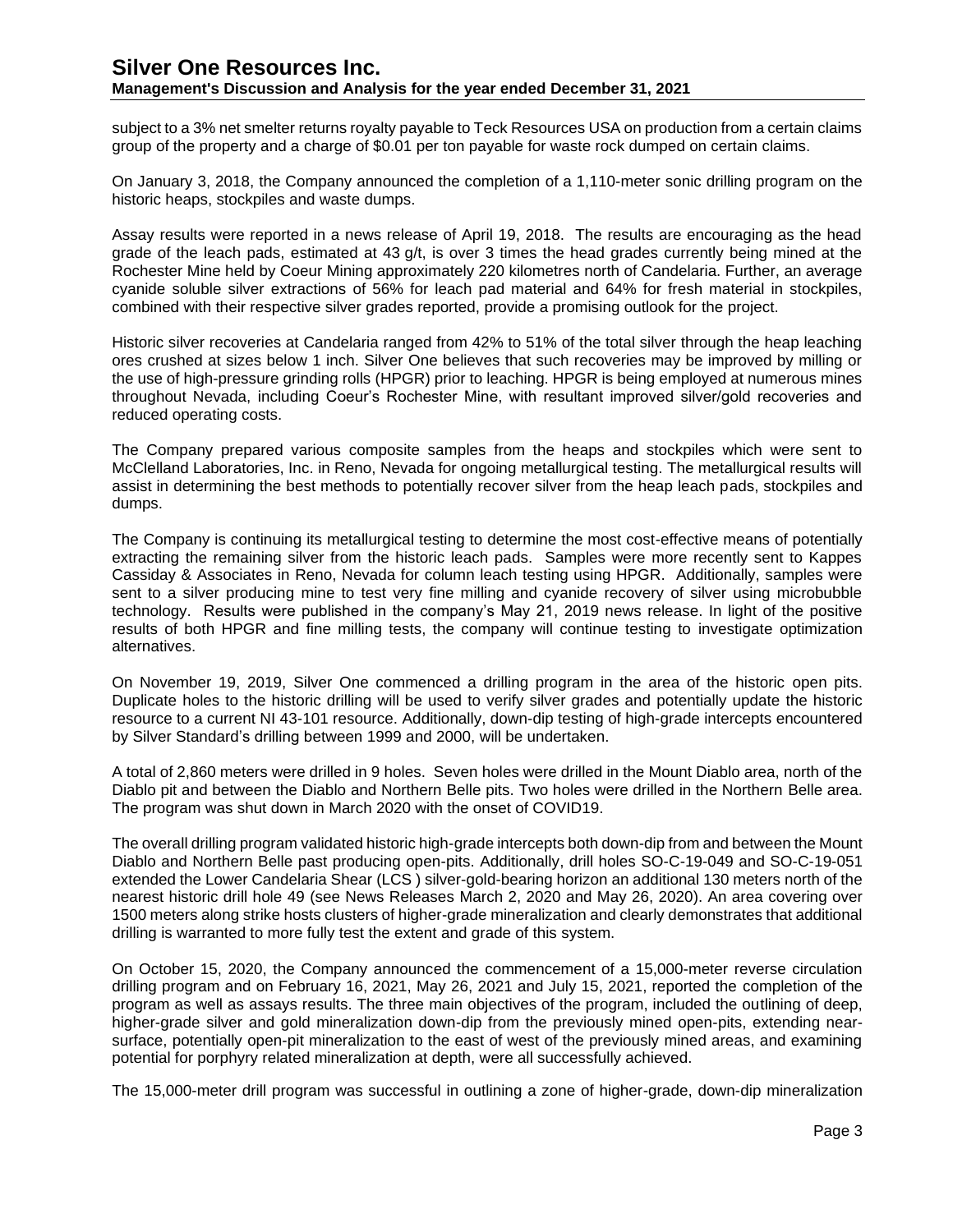north of the Mt. Diablo pit and between the Northern Belle and Mount Diablo pits. Similarly, drilling immediately east and west of the Mount Diablo pit reports significant widths of mineralized intervals with silver averages exceeding historic cut-off grades of 0.5 opt of cyanide soluble silver. This confirms the continuity of nearsurface silver-oxide mineralization along-strike for at least 500 m west and 100 m east of the Diablo pit. The mineralized system remains open along-strike in both directions. Additionally, indications of porphyry style alteration and mineralization have been identified in felsic dykes and altered intrusive rocks with deep, drill intercepted gold mineralization associated with porphyry style alteration returning 5.99 g/t gold over 0.67 m in hole SO-C-21-081 located west of the Northern Belle open pit. This enhances the upside exploration potential for the discovery of additional mineralized systems at Candelaria

### *Cherokee, Nevada, United States*

Cherokee is an emerging silver exploration target located approximately 75 kilometres south of the historic Pioche mining district. From 1869 to present, there have been over 6 million tons mined in the Pioche area producing in excess of 1 million ounces of gold, 20 million ounces of silver, 7 million pounds of copper, 350 million pounds of lead and 700 million pounds of zinc. Production was initially from gold-silver-copper veins and later from underlying carbonate-hosted replacement-type mineralized bodies. Mineralization at Cherokee is best characterized as epithermal in nature and is hosted in sedimentary and volcanic rocks, which is geologically similar to the past producing mineralized systems at Pioche.

In July 2018 Silver One announced that it has expanded its portfolio of high-quality silver projects with the staking of 636 lode claims (approximately 13,000 acres or 5,200 hectares) covering a 12-kilometre long by 4 kilometre wide, structurally controlled, silver-copper-gold system in Lincoln County, southeast Nevada. The property, known as Cherokee, hosts a series of epithermal-style veins, along with several large areas of strong silicification and associated jasperoids. Similar epithermal systems to those at Cherokee are known to host numerous gold and silver mines throughout Nevada. A total of 125 samples were collected across the property in Q2 2018, with individual values as high as 1,162 g/t silver, 2.9% copper and over 2 g/t gold being returned from select surface dump, rock grab and rock chip samples taken along the exposed areas of these vein systems.

The Company also announced in July 2018 that it entered into a Lease/Purchase Agreement with Castelton Park LLC of Sparks, Nevada to acquire five patented claims covering 83.5 acres along the Cherokee vein system.

Further sampling results, along the 12+ kilometre long structures were announced on October 2018. A new zone called Hidden Treasure was identified in the southeastern portion of the property. Hidden Treasure lies east-southeast of the historic Johnnie Mine and hosts some of the highest gold values collected to date on the Cherokee property. It occurs where the high-grade Cherokee and Mojoto vein systems are interpreted to merge.

On February 1, 2021, the Company provided an update on the work undertaken on the Cherokee Project between August and December 2020. The work was successful in helping to define drill targets in the Cherokee Mine, Johnnie Mine and Hidden Treasure areas.

On August 17, 2021, the Company announced the commencement of a 1,500-meter diamond drilling program on company owned patented claims, the results of which are summarized in the highlights section on page 1.

Silver One's near-term objective is to continue surface exploration, including additional geophysical surveys to evaluate large target areas of this property that remain untested. The medium-term goal will be to rank drill targets to potentially extend known mineralized areas both at depth and along-strike from the exposed veins, as well as permit selected targets outside the patented claims for subsequent drilling.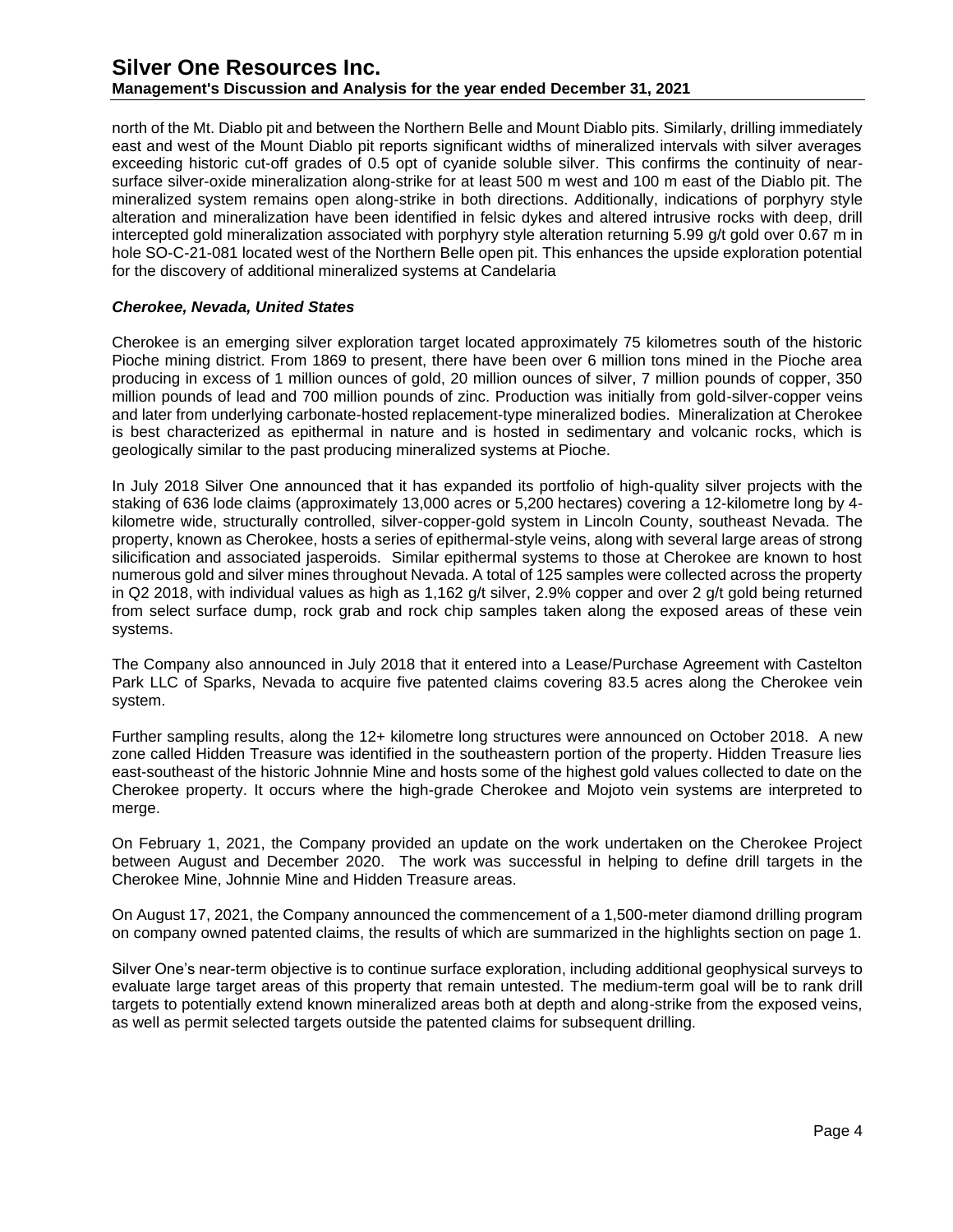## **Management's Discussion and Analysis for the year ended December 31, 2021**

### *Phoenix Silver Project, Arizona, United States*

On Feb 5, 2020, Silver One entered into an agreement to acquire an 100% interest in a very high-grade native silver prospect in Arizona. The property, Phoenix Silver, lies within the "Arizona Silver Belt", immediately adjacent to the prolific copper producing area of Globe, Arizona. Multiple native silver vein fragments, interpreted to have been transported short distances downslope from partially exposed vein structures, have been found at or near-surface in numerous areas throughout the property.

Some of the larger fragments have returned the following:

- A 417-pound native silver vein fragment was found buried beneath the overburden in a dry creek bed immediately downslope from prospective vein targets. Specific gravity measurements indicate a highgrade silver content (possibly up to 70% silver). No assay was performed due to the desire to preserve the specimen nature of this sample.
- An 18.7 lb (8.5 kg) native silver vein fragment assayed 459,000 g/t (14,688 oz/ton) silver, as determined by a concentrate assay performed at Skyline Assayers and Laboratories, Tucson, Arizona (ISO: 17025:2005).

The above grab samples are selected samples and are not necessarily representative of the mineralization hosted on the property.

Work undertaken to August 2020 included prospecting, geological mapping, rock and soil sampling, as well as ground supported Self Potential ("SP") geophysical surveys. The SP and soil geochemistry revealed strong anomalies upslope and to the northwest of the area of the very high-grade vein fragments. On January 11, 2021 the Company reported the completion of a drone-borne magnetic survey of the entire property as well as additional geological mapping and soil sampling and a ground electromagnetic survey around the 417 vein.

The extremely high-grade nature of the vein fragments discovered on this largely overburden-covered property makes for a highly prospective exploration target. This will continue being the focus for Silver One's exploration efforts in 2021.

On January 11, 2021, the Company reported the completion of additional prospecting and geological mapping, soil and rock geochemical sampling, a property wide drone-borne magnetic survey, as well as ground selfpotential (SP) and electromagnetic (EM) geophysical surveys in the project, in the vicinity of the vein fragment structures. From this work, a series of exploration targets have been identified and a drill plan (Plan of Operations) has been submitted for permitting to the Tonto National Forest (TNF). Owing to TNF delays, the company is expecting a resolution by the third quarter of 2022.

### *Historical Resource Estimate on Candelaria Project*

SSR reported in a technical report titled "Candelaria Project Technical Report" dated May 24, 2001 (filed on SEDAR on June 20, 2002), prepared by Mark G. Stevens, P.G., of Pincock Allen & Holt, the historical mineral resource estimate shown in the table below.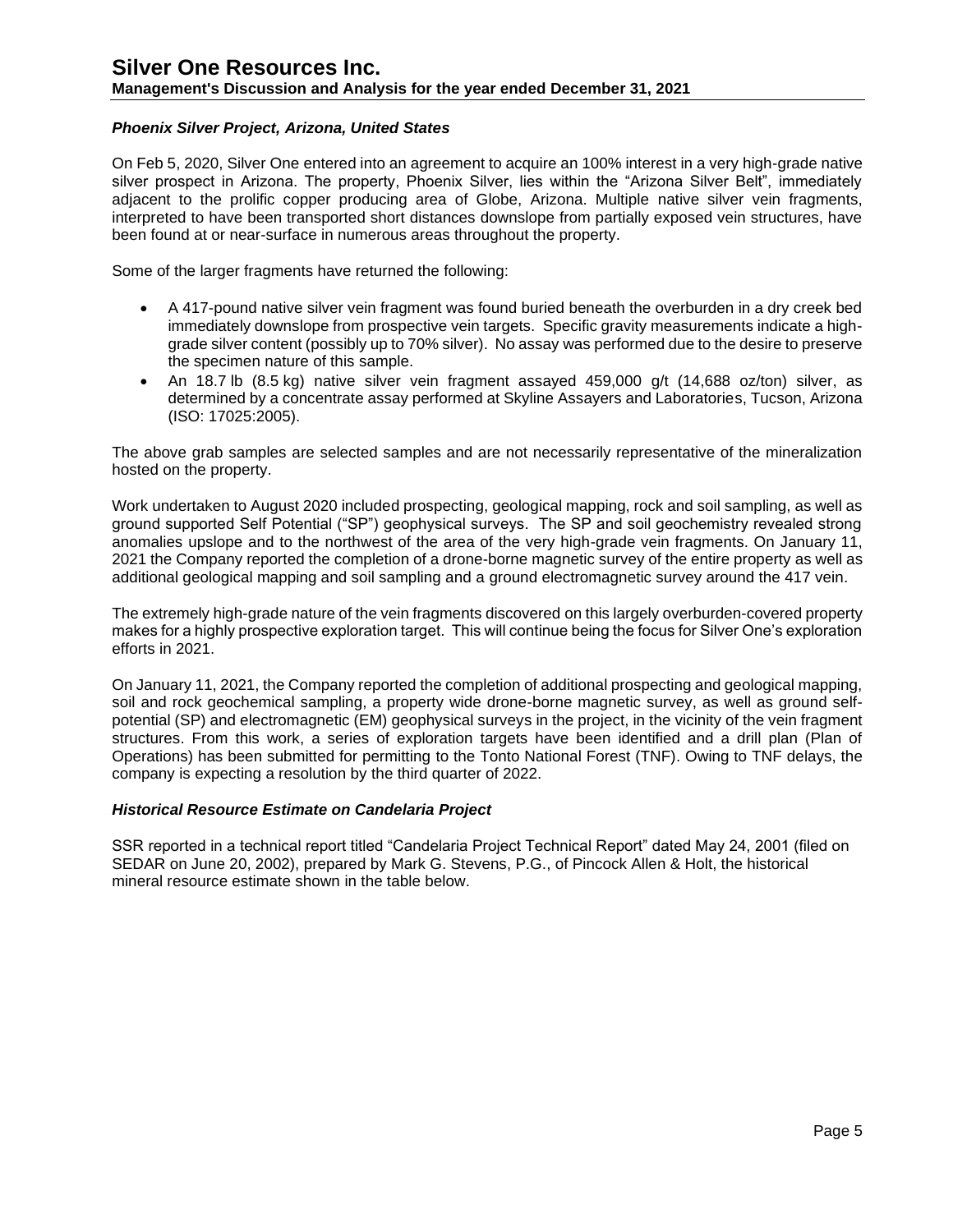| Management's Discussion and Analysis for the year ended December 31, 2021 |  |  |
|---------------------------------------------------------------------------|--|--|
|---------------------------------------------------------------------------|--|--|

| <b>Candelaria Project</b>           |                   |            |                                          |                                        |                                  |                        |                                           |
|-------------------------------------|-------------------|------------|------------------------------------------|----------------------------------------|----------------------------------|------------------------|-------------------------------------------|
| <b>Historical Resource Estimate</b> |                   |            |                                          |                                        |                                  |                        |                                           |
| Area/Type                           | Classification    | Tons       | Factored<br>Ag Grade<br>(opt<br>Agtotal) | Sol. Au<br>Grade<br>(opt<br>AUsoluble) | AqEq<br>Grade (opt<br>AgEqtotal) | Ag Ounces<br>(Agtotal) | Aq Equiv.<br><b>Ounces</b><br>(AqEqtotal) |
|                                     | Measured          | 3,391,000  | 4.44                                     | 0.004                                  | 4.67                             | 15,054,000             | 15,838,000                                |
| Mount                               | Indicated         | 10,231,185 | 2.84                                     | 0.003                                  | 3.01                             | 29,005,000             | 30,796,000                                |
| Diablo                              | Subtot, $M + Ind$ | 13,623,000 | 3.23                                     | 0.003                                  | 3.42                             | 44,060,000             | 46,633,000                                |
|                                     |                   |            |                                          |                                        |                                  |                        |                                           |
| Mount<br>Diablo                     |                   | 5,191,000  | 2.12                                     | 0.003                                  | 2.30                             | 11,015,000             | 11,939,000                                |
| <b>Northern</b><br><b>Belle</b>     | Inferred          | 9,162,000  | 2.26                                     | 0.002                                  | 2.37                             | 20,661,000             | 21,714,000                                |
| L.G.<br><b>Stockpiles</b>           |                   | 4,000,000  | 0.75                                     |                                        | 0.75                             | 3,000,000              | 3,000,000                                 |
|                                     | Subtot. Inf.      | 55,681,000 | 1.49                                     | 0.002                                  | 1.52                             | 82,829,000             | 84,806,000                                |

Notes *1. Lode resources tabulated at a 0.5 opt Agsoluble cut-off grades, with only Agtotal shown in this table.*

- *2. Low grade stockpile resources tabulated for entire accumulation of material.*
- *3. Total silver grades factored from soluble silver grades using regression formulas developed by Snowden.*
- *4. Silver equivalent grade includes the contribution from the gold grade (soluble) using an Ag:Au equivalency ratio of 57.8:1.*

*The historical mineral resource estimate used "measured mineral resource", "indicated mineral resource" and "inferred mineral resource", which are categories set out in NI 43-101. Accordingly, Silver One considers these historical estimates reliable as well as relevant as it represents key targets for exploration work by Silver One. The data base for the historical resource estimate:* 

- *(1) on the Mount Diablo Deposit consisted of 538 drill holes by previous owners and 10 drill holes by SSR. For drill holes that were twinned, the author used the lower of the two values assigned to the original holes. The mineral resource estimate used a kriging estimation method to establish ore zones with a cut-off grade of 0.5 opt Ag. Ordinary kriging was used to interpolate grades in the block model. The block models were set up with block dimensions of 25 feet by 25 feet in plan and 10 feet in height. The maximum search range used in the higher-grade zone was 235 feet, in the lower grade zone it was 1,000 feet and in the background zone it was 350 feet. Block models more than 300 feet from* the nearest composite only constituted 3 percent of the total number of estimated blocks and were assigned to an *inferred category,*
- *(2) on the Northern Belle Deposit consisted of 226 drill holes by previous owners, of which a portion of these holes were duplicated for the Mount Diablo Deposit database. The mineral resource estimate used a kriging estimation method to establish ore zones with a cut-off grade of 0.5 opt Ag. The mineral resource estimate used multiple indicator kriging to interpolate grades in the block model. Block models were set up with block dimensions of 50 feet by 50 feet in plan and 20 feet in height. The maximum search range used in the higher-grade zone was 85 feet, in the intermediategrade zone was 120 feet and the lower-grade zone was 140 feet and in the lower undifferentiated material below the current pit topography was 260 feet. Block models more than 300 feet from the nearest composite only constituted 3 percent of the total number of estimated blocks and were assigned to an inferred category;*
- *(3) on the Leach Pads consisted of 24,633,000 tons located on Leach Pad 1 and 12,695,000 on Leach Pad 2. The estimate for Leach Pad 1 is based on the fact that silver production indicates 51.5% of total silver was recovered by heap leaching operation, while 81.2% of the soluble silver contact was recovered. Further, the estimate for Leach Pad 2 is based on the fact that silver production indicates 42.4% of total silver was recovered by heap leaching operation, while 71.3% of the soluble silver content was recovered;*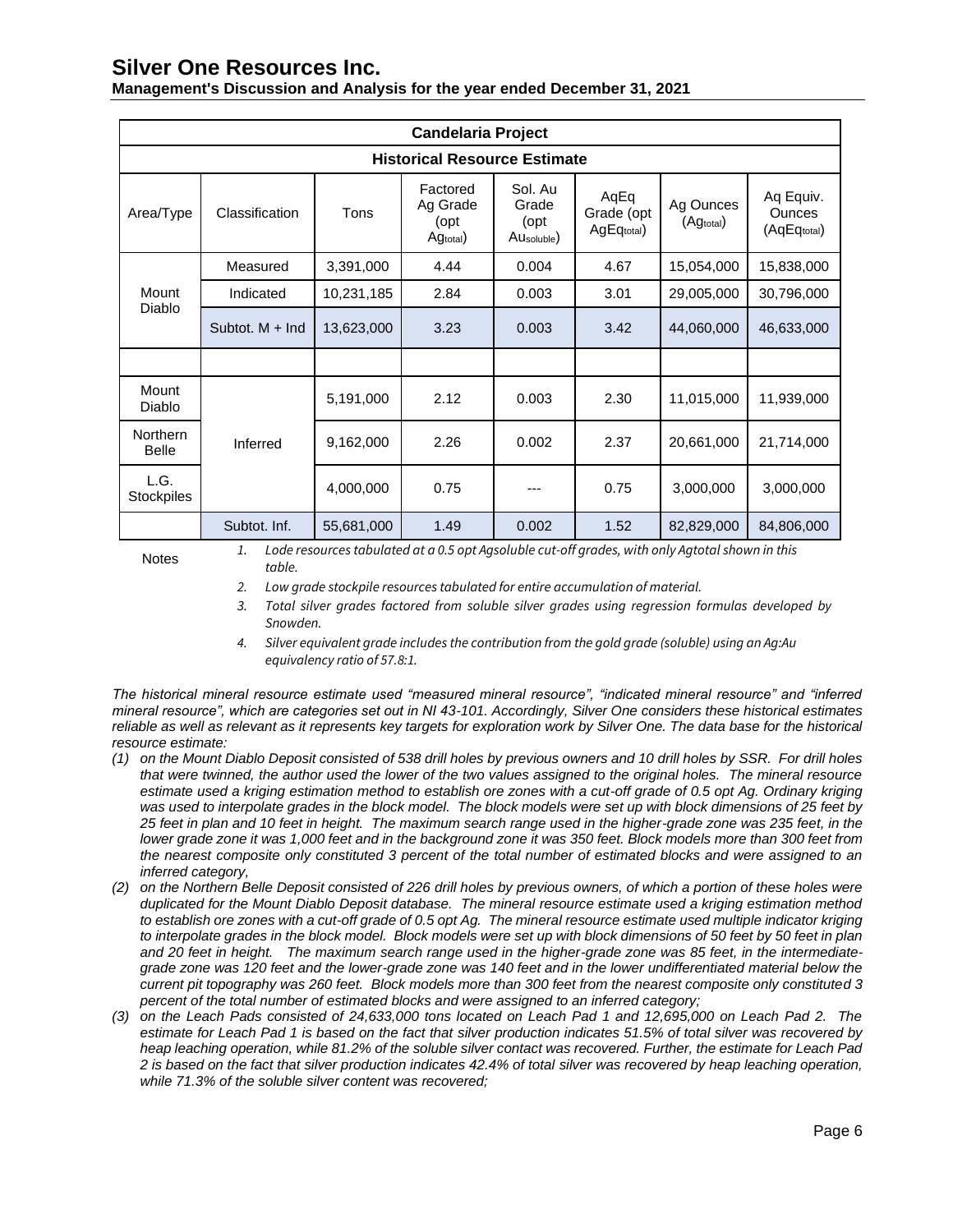*(4) on the Low Grade Stockpile is based on limited and incomplete data and documentation. Material placed on the on the stock piles ranged from 0.5 to 0.65 opt Ag,*

*Other than the update and upgrade of Leach Pads resource reported in the "Technical Report: on the Heap Leach Pads*  within the Candelaria, Property, Mineral and Esmeralda Counties, Nevada, USA" filed on the SEDAR in August, 2020, *there is no new data available since the calculation of the above historical resource estimate and no additional work has been done to upgrade or verify the historical resource estimate. The qualified person has not done sufficient work to classify the historical estimate as a current mineral resource therefore Silver One is treating these historical estimates as relevant but not current mineral resources.*

#### *Current Leach Pads Resource Estimate on Candelaria Project*

Silver One reported in the report titled "Technical Report: on the Heap Leach Pads within the Candelaria, Property, Mineral and Esmeralda Counties, Nevada, USA " dated August 6, 2020 (filed on SEDAR on August 19, 2020), prepared by James A. McCrea, P.Geo., an updated mineral resource estimate for the leach pads, including an upgrade of part of the resource from inferred to indicated as shown in the table below:

| <b>Zone/</b>    | Tonnes     |       | $Aq$ (FA)   Au (FA) | Ag <sub>(soluble)</sub> | Au <sub>(soluble)</sub> | <b>Contained Metal*</b> |         |
|-----------------|------------|-------|---------------------|-------------------------|-------------------------|-------------------------|---------|
| Category        | (000)      | (ppm) | (ppm)               | (ppm)                   | (ppm)                   | Ag (Moz)                | Au (oz) |
| Indicated       |            |       |                     |                         |                         |                         |         |
| LP <sub>1</sub> | 22.184.000 | 42.1  | 0.074               | 15.6                    | 0.022                   | 30,017                  | 52,000  |
| <b>Inferred</b> |            |       |                     |                         |                         |                         |         |
| LP <sub>2</sub> | 11,451.000 | 41.8  | 0.100               | 23.3                    | 0.032                   | 15.397                  | 36,700  |

\* Contained Metal based on fire assay grades

- *1. Modifying Factors are considerations used to convert Mineral Resources to Mineral Reserves. These include, but are not restricted to, mining, processing, metallurgical, infrastructure, economic, marketing, legal, environmental, social and governmental factors*
- *2. A Mineral Resource is a concentration or occurrence of solid material of economic interest in or on the Earth's crust in such form, grade or quality and quantity that there are reasonable prospects for eventual economic extraction.*

*An Inferred Mineral Resource is that part of a Mineral Resource for which quantity and grade or quality are estimated on the*  basis of limited geological evidence and sampling. Geological evidence is sufficient to imply but not verify geological and *grade or quality continuity.*

*An Inferred Mineral Resource has a lower level of confidence than that applying to an Indicated Mineral Resource and must not be converted to a Mineral Reserve. It is reasonably expected that the majority of Inferred Mineral Resources could be upgraded to Indicated Mineral Resources with continued exploration.*

*An Indicated Mineral Resource is that part of a Mineral Resource for which quantity, grade or quality, densities, shape and physical characteristics are estimated with sufficient confidence to allow the application of Modifying Factors in sufficient detail to support mine planning and evaluation of the economic viability of the deposit. Geological evidence is derived from adequately detailed and reliable exploration, sampling and testing and is sufficient to assume geological and grade or quality continuity between points of observation.*

*An Indicated Mineral Resource has a lower level of confidence than that applying to a Measured Mineral Resource and may only be converted to a Probable Mineral Reserve.*

- *3. Mineral resources, which are not mineral reserves, do not have demonstrated economic viability. The estimate of mineral*  resources has no known issues and do not appear materially affected by any known environmental, permitting, legal, title, *socio-political, marketing, or other relevant issues. There is no guarantee that Silver One will be successful in obtaining any or all of the requisite consents, permits or approvals, regulatory or otherwise for the project or that the project will be placed into production*
- *4. The mineral resources in this study were estimated using the Canadian Institute of Mining, Metallurgy and Petroleum ('CIM'), CIM Standards on Mineral Resources and Reserves, Definitions and Guidelines prepared by the Standing Committee on Reserve Definitions and adopted by the CIM Council on May 10, 2014*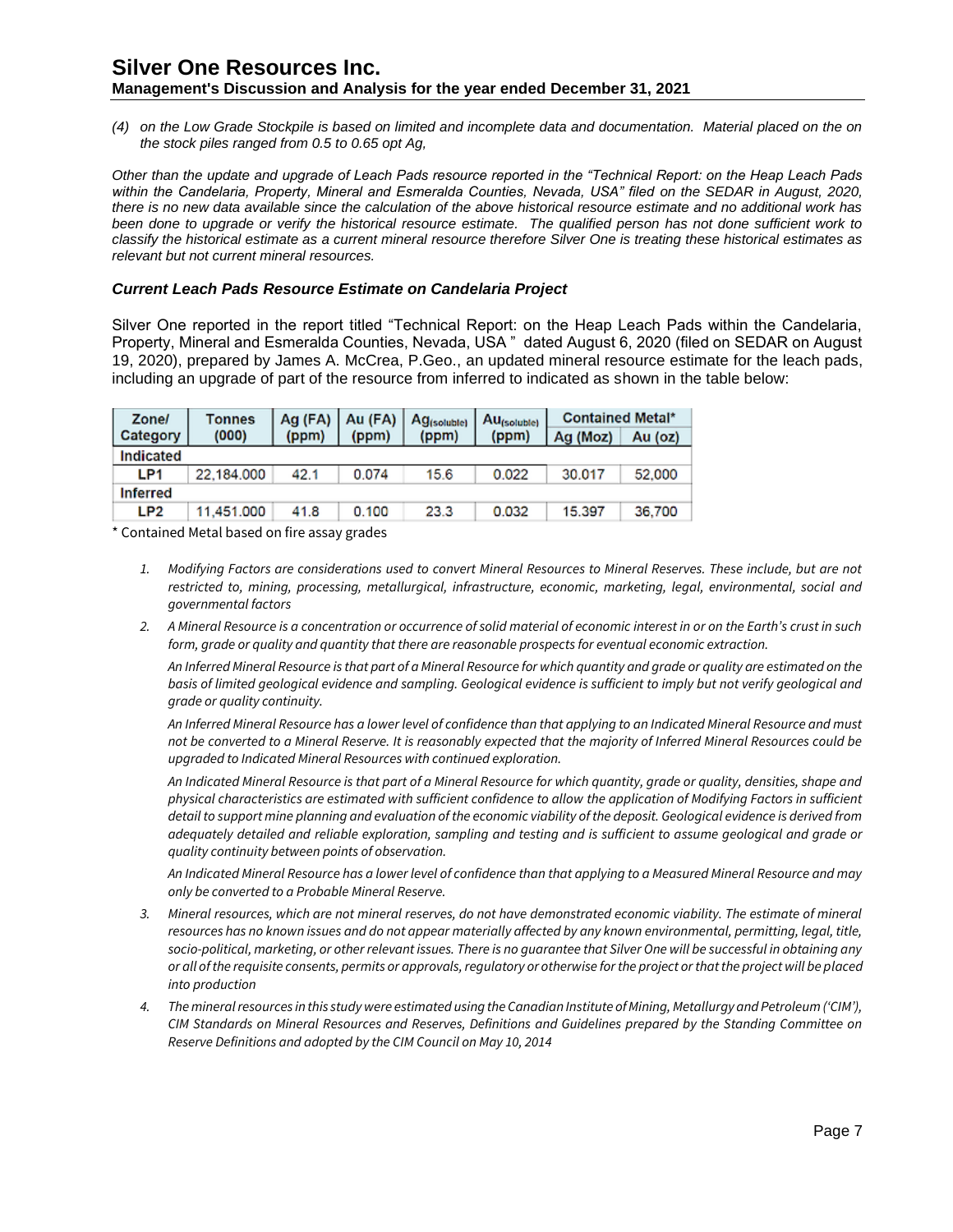### **SELECTED ANNUAL INFORMATION**

The following is a summary of selected audited financial information of the Company for each of the last three fiscal years:

|                                                     | 2021        | 2020        | 2019        |
|-----------------------------------------------------|-------------|-------------|-------------|
|                                                     |             |             |             |
| Total revenues                                      |             |             |             |
| Net loss                                            | (5,537,312) | (2,069,073) | (1,614,323) |
| Net loss per share (basic and diluted) <sup>1</sup> | (0.03)      | (0.01)      | (0.01)      |
| Total assets                                        | 31,938,908  | 34,426,218  | 18,246,149  |
| <b>Total liabilities</b>                            | 632,200     | 1,261,409   | 958,146     |

1 The basic and diluted loss per share calculations result in the same amount due to the anti-dilutive effect of outstanding stock options and warrants.

#### **SUMMARY OF QUARTERLY RESULTS**

| Three months ended (\$)                               |               | December 31 September 30 | June 30     | March 31   |
|-------------------------------------------------------|---------------|--------------------------|-------------|------------|
|                                                       | 2021          | 2021                     | 2021        | 2021       |
| <b>Revenues</b>                                       | -             |                          | -           |            |
| Net loss                                              | (2, 251, 877) | (1, 247, 483)            | (1,050,457) | (987, 495) |
| Net loss per share – (basic and diluted) <sup>2</sup> | (0.01)        | (0.01)                   | (0.01)      | (0.00)     |
| Total assets                                          | 31.938.908    | 33.874.377               | 33.702.032  | 35,052,490 |

| Three months ended (\$)                               | December 31 | September 30      | June 30    | March 31   |
|-------------------------------------------------------|-------------|-------------------|------------|------------|
|                                                       | 2020        | 2020 <sup>1</sup> | 2020       | 2020       |
| <b>Revenues</b>                                       |             |                   | -          |            |
| Net loss                                              | (904.528)   | (454.227)         | (399, 836) | (310, 482) |
| Net loss per share - (basic and diluted) <sup>2</sup> | (0.00)      | (0.00)            | (0.00)     | (0.00)     |
| Total assets                                          | 34,426,218  | 34,571,962        | 24,073,988 | 24,813,836 |

1 The increase in total assets is mostly due to the private placement during the quarter raising gross proceeds of \$9,500,000

2 The basic and diluted loss per share calculation results in the same value as there is an anti-dilutive effect of outstanding options and warrants due to the net loss.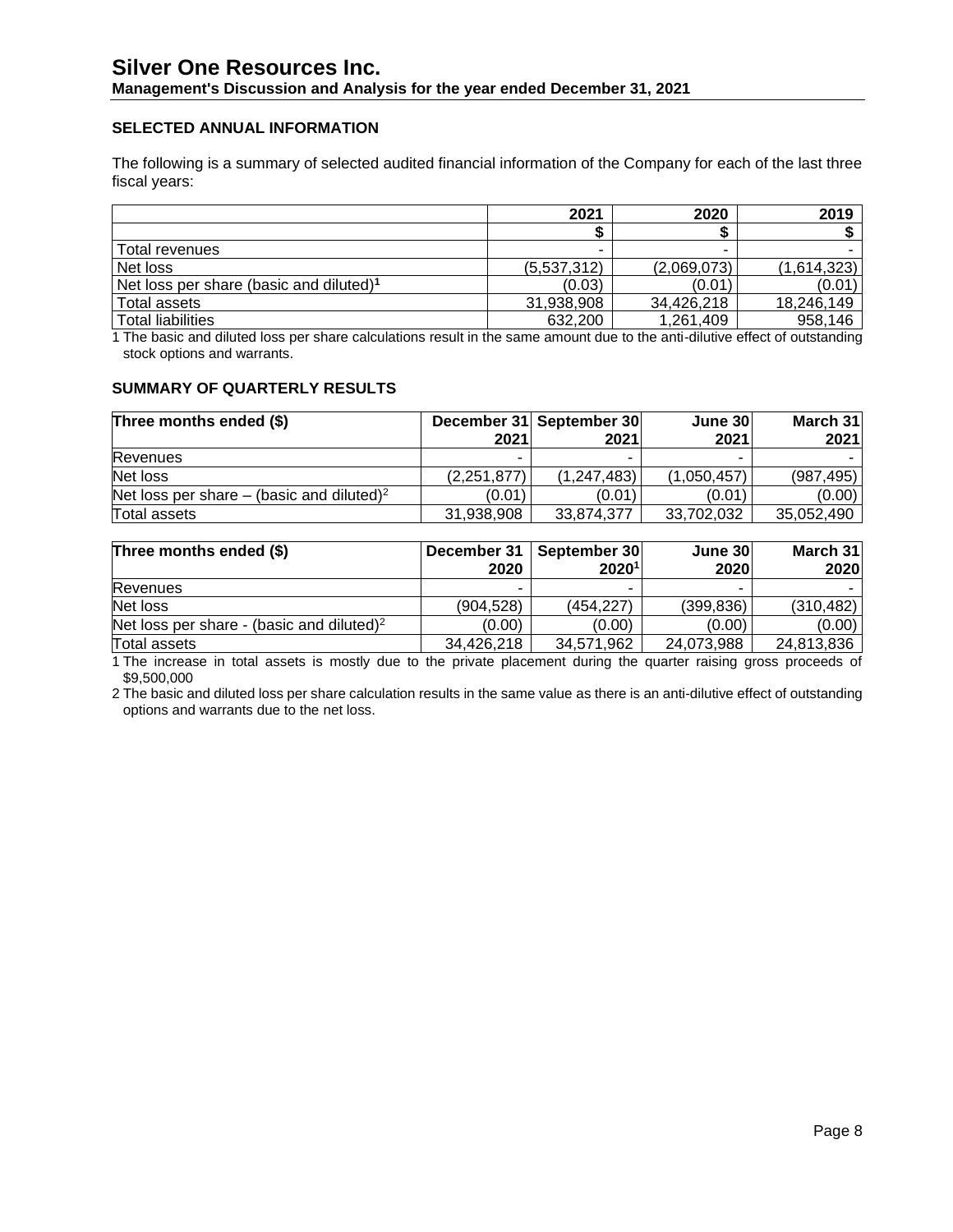### **RESULTS OF OPERATIONS**

#### **Three months ended December 31, 2021**

During the three months ended December 31, 2021, the Company reported a net loss of \$2,251,877 or \$0.01 per share compared to a loss of \$904,528 or \$0.00 per share for the three months ended December 31, 2020. The most significant expenses of variance to the prior year period are as follows:

#### **Share-based payments of \$481,491 (2020 - \$382,798)**

The increase in share-based payments is the result of more options being granted during 2021 that had vesting charges over the three months ended December 31, 2021.

#### **Professional fees of \$91,659 (2020 - \$34,167)**

Professional fees during the three months December 31, 2021 increased compared to the prior year period due to an increase in legal fees related to increased Company activity.

#### **Foreign exchange loss of \$30,477 (2020 – \$298,367)**

The foreign exchange loss of \$30,477 during the three months ended December 31, 2021 arose mostly from the USD cash and short-term investments that were held by the Company as the Canadian dollar strengthened during the period from 1.2741 on September 30, 2021 to 1.2535 on December 31, 2021. During the three months ended December 31, 2020, the Canadian dollar strengthened from 1.3339 on September 30, 2020 to 1.2732 on December 31, 2020.

#### **Loss on marketable securities of \$1,222,929 (2020 – gain of \$127,944)**

The loss on marketable securities relates to the fair value adjustment of marketable securities held by the company during the three months ended December 31, 2021. The increase in loss on marketable securities is a result of more marketable securities held as during the year ended December 31, 2021, the Company completed the sale of its three Mexican silver exploration projects to Silverton. As part of the consideration, the Company received 4,375,000 common shares of Silverton at a value of \$3,500,000. These shares are revalued at the end of each period.

#### **Year ended December 31, 2021**

During the year ended December 31, 2021, the Company reported a net loss of \$5,537,312 or \$0.03 per share compared to a loss of \$2,069,073 or \$0.01 per share for the year ended December 31, 2020. The most significant expenses of variance to the prior year period are as follows:

#### **Depreciation of \$39,600 (2020 - \$156,415)**

Depreciation during the year ended December 31, 2021 decreased compared to the prior year period as there was depreciation of \$135,482 related to the depreciation of the right-of-use asset from the office rental lease in the year ended December 31, 2020. As the Company entered into a new agreement to sublease that office space on December 1, 2020, the right-of-use asset related to the subleased office was derecognized and therefore did not incur a depreciation charge during the year ended December 31, 2021.

#### **Director fees of \$60,000 (2020 - \$nil)**

During the year ended December 31, 2021, the Company began paying director fees.

#### **Share-based payments of \$1,804,228 (2020 - \$625,114)**

The increase in share-based payments is the result of more options being granted during the third quarter of 2020 and the second quarter of 2021 that had vesting charges over the year ended December 31, 2021.

#### **Foreign exchange loss of \$63,432 (2020 – \$309,715)**

The foreign exchange loss of \$63,432 during the year ended December 31, 2021 arose mostly from the USD cash and short-term investments that were held by the Company as the Canadian dollar strengthened during the period from 1.2732 on December 31, 2020 to 1.2535 on December 31, 2021. During the year ended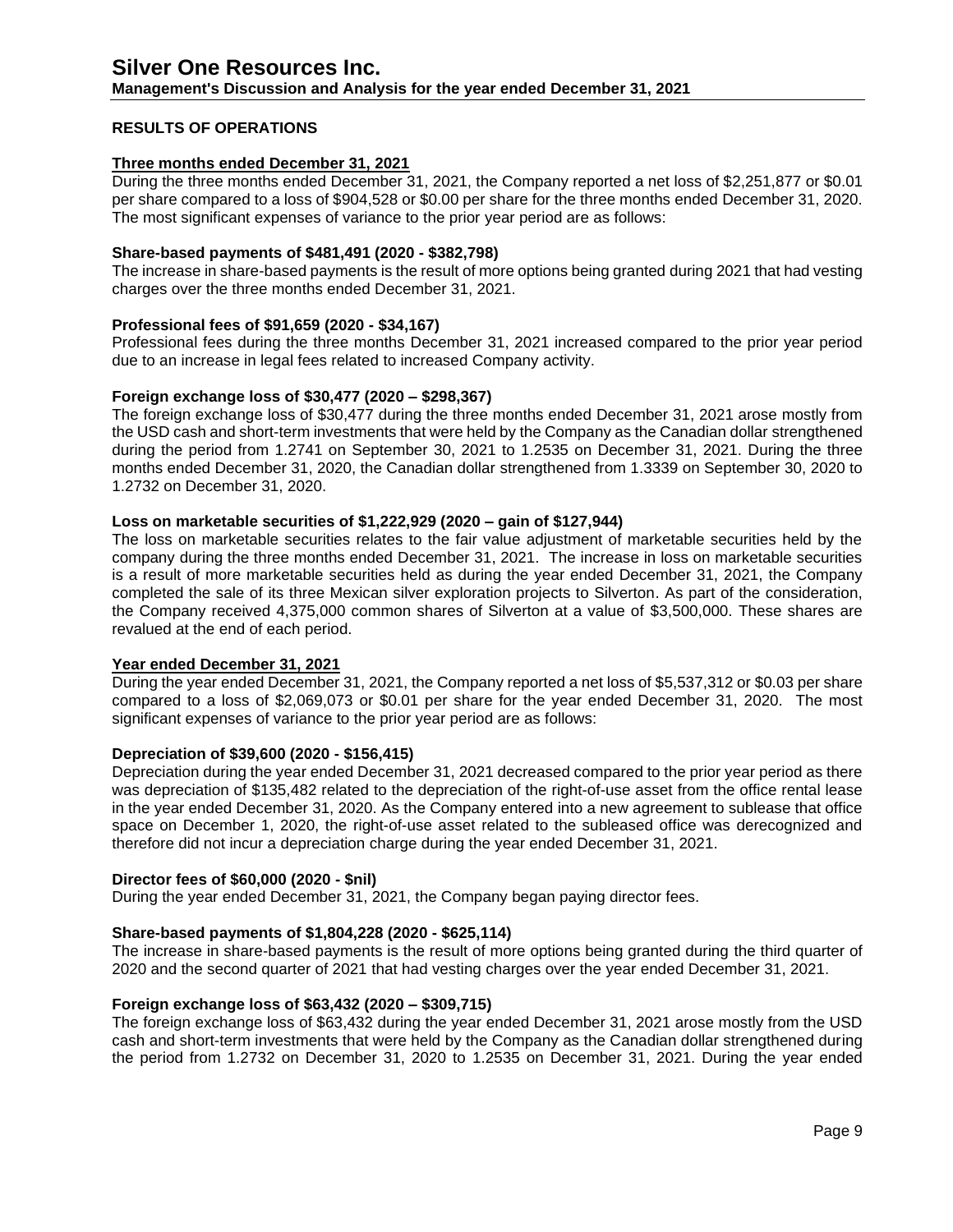**Management's Discussion and Analysis for the year ended December 31, 2021**

December 31, 2020, the Canadian dollar strengthened from 1.2988 on December 31, 2019 to 1.2732 on December 31, 2020.

#### **Loss on marketable securities of \$1,966,092 (2020 – gain of \$156,445)**

The loss on marketable securities relates to the fair value adjustment of marketable securities held by the company during the year ended December 31, 2021. The increase in loss on marketable securities is a result of more marketable securities held as during the year ended December 31, 2021, the Company completed the sale of its subsidiary KCP to Silverton. As part of the consideration, the Company received 4,375,000 common shares of Silverton at a value of \$3,500,000.

#### **Loss on sale of KCP Minerals Inc. of \$215,349 (2020 - \$nil)**

On March 3, 2021, the Company completed the sale of its subsidiary, KCP, to Silverton and recognized a loss on sale of \$215,349 from the difference between the carrying value of the assets held and the consideration received.

#### **FINANCIAL CONDITION, LIQUIDITY AND CAPITAL RESOURCES**

#### **Net working capital including cash**

As at December 31, 2021, the Company had \$8,708,892 in cash, \$261,512 in short-term investments, and working capital of \$10,893,578, compared to \$11,341,666 in cash, \$2,518,560 in short-term investments, and working capital of \$19,549,003 at December 31, 2020. The decrease in working capital of \$9,368,989 was primarily due to the cash mineral property expenditures of \$6,219,173 as well as \$1,171,954 in consideration classified as a long-term receivable at December 31, 2021 related to the sale of KCP.

#### **Operating activities**

Cash used in operating activities for the year ended December 31, 2021 was \$1,002,104 compared to cash used of \$1,104,109 in the year ended December 31, 2020. The cash used in operating activities results from the net loss during the period plus non-cash items and changes in working capital.

#### **Investing activities**

Cash used in investing activities for the year ended December 31, 2021 was \$2,527,622 compared to cash used of \$4,399,559 in the year ended December 31, 2020. The cash used in investing activities was mostly due to the \$6,219,546 in cash mineral property expenditures incurred during the period, offset by the cash out of \$2,257,048 of short-term investments and \$1,250,000 in proceeds from the sale of KCP.

#### **Financing activities**

Cash provided by financing activities for the year ended December 31, 2021 was \$995,210 compared to cash provided of \$16,881,404 in the year ended December 31, 2020. The decrease in cash provided by financing activities related mostly to the private placements during the prior year with total gross proceeds of 14,705,000.

#### **Capital expenditures**

The capital expenditures of the Company during the year ended December 31, 2021 included cash mineral property expenditures of 5,541,927 (2020 - \$4,810,807) on the Company's properties in the US, and \$nil on the Company's Mexican properties (2020 - \$93,821), plus a \$677,246 change in mineral property expenditures included in accounts payable (2020 – less \$479,388).

#### **Liquidity and capital resources**

As at December 31, 2021, the Company had a working capital of \$10,893,578. The Company has not yet put into commercial production any of its mineral properties and as such has no operating revenues or cash flows. Accordingly, the Company is dependent on the equity markets as its sole source of operating working capital, and the Company's capital resources are largely determined by the strength of the junior resource capital markets, by the status of the Company's projects in relation to these markets, and its ability to compete for investor support of its projects. There can be no assurance that financing, whether debt or equity, will always be available to the Company in the amount required at any particular time or for any particular period or, if available, that it can be obtained on terms satisfactory to it.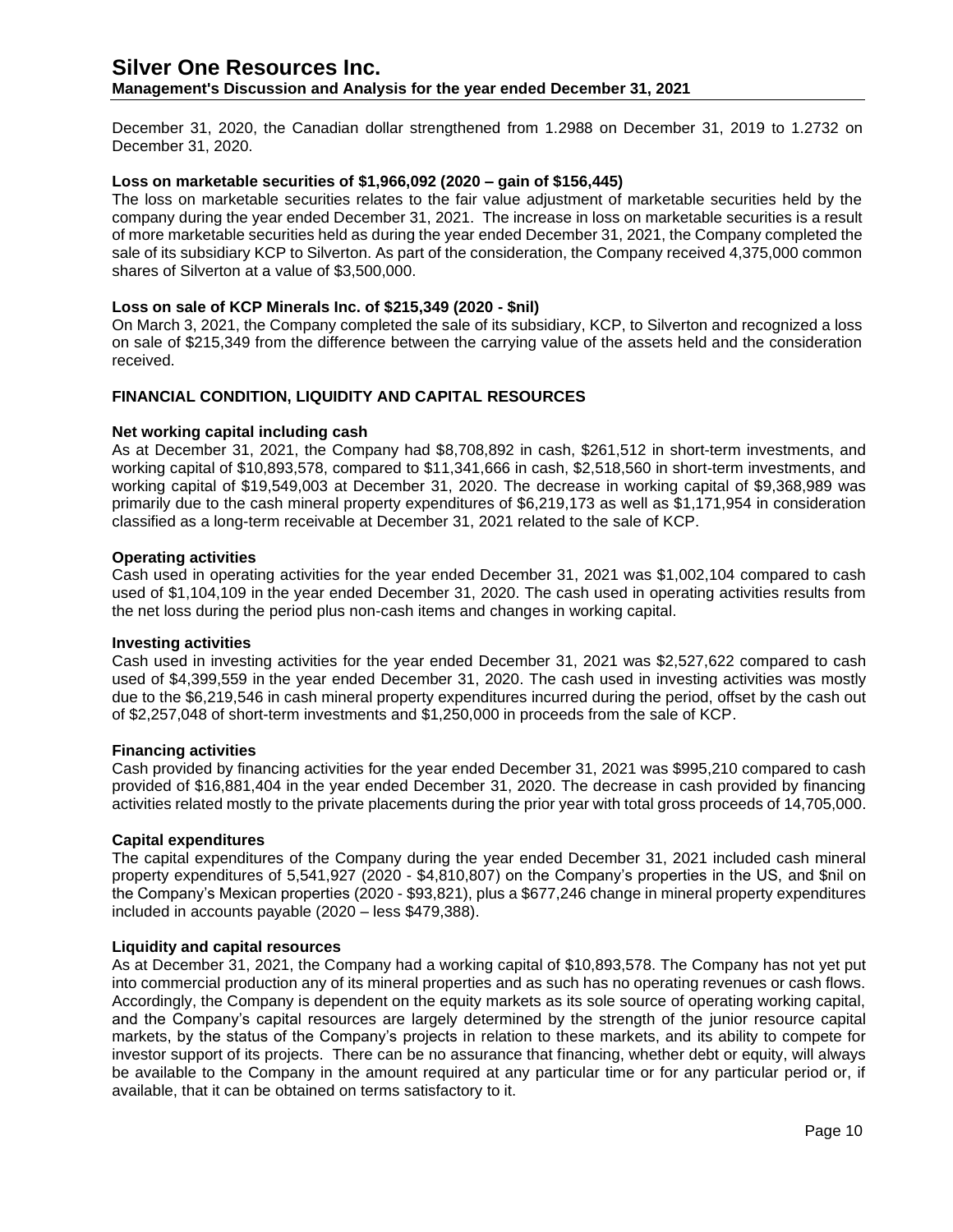### **COMMITMENTS**

The President, CEO and director has a long-term employment agreement with the Company. The agreement has a termination clause whereby he is entitled to the equivalent of sixteen times his then current monthly salary plus two additional months for each year of working. As at December 31, 2021, this equated to \$552,000 (December 31, 2020 - \$506,000).

#### **OFF-BALANCE SHEET ARRANGEMENTS**

The Company has no off-balance sheet arrangements.

#### **RELATED PARTY TRANSACTIONS**

The Company's related parties consist of the Company's directors and officers, and any companies associated with them. The Company incurred the following charges during the years ended December 31, 2021 and 2020:

|                          | 2021    | 2020    |
|--------------------------|---------|---------|
|                          |         |         |
| Consulting fees          | 210,031 | 192,500 |
| Director fees            | 60,000  |         |
| <b>Professional fees</b> | 52.931  | 55.327  |
| Salaries and benefits    | 290,890 | 290,245 |
| Share-based payments     | 899,771 | 320,974 |

Consulting fees include amounts paid to Raul Diaz, a director of the Company, for geological consulting services. Included in the amounts above is \$146,441 in consulting fees for the year ended December 31, 2021 that was capitalized to mineral properties (2020 - \$134,441).

Director fees were paid to the directors of the Company.

Professional fees include amounts paid to Malaspina Consultants Inc., a company in which the CFO, Carmen Amezquita Hernandez, is an associate.

Salaries and benefits include amounts paid to Greg Crowe, President and Chief Executive Officer of the Company.

Share-based payments include options granted to officers and directors.

During the year ended December 31, 2021, the Company received lease income from a related company with common directors in the amount of \$736 (2020 - \$31,877).

As at December 31, 2021, directors, officers or their related companies owed the Company \$119,199 (December 31, 2020 - \$116,279) and were owed \$43,946 (December 31, 2020 - \$29,829) in respect of services. The amounts due to related parties are unsecured, non-interest-bearing and due on demand.

Key management includes directors and executive officers of the Company. Other than the amounts disclosed above, there was no other compensation paid or payable to key management for employee services for the reported periods.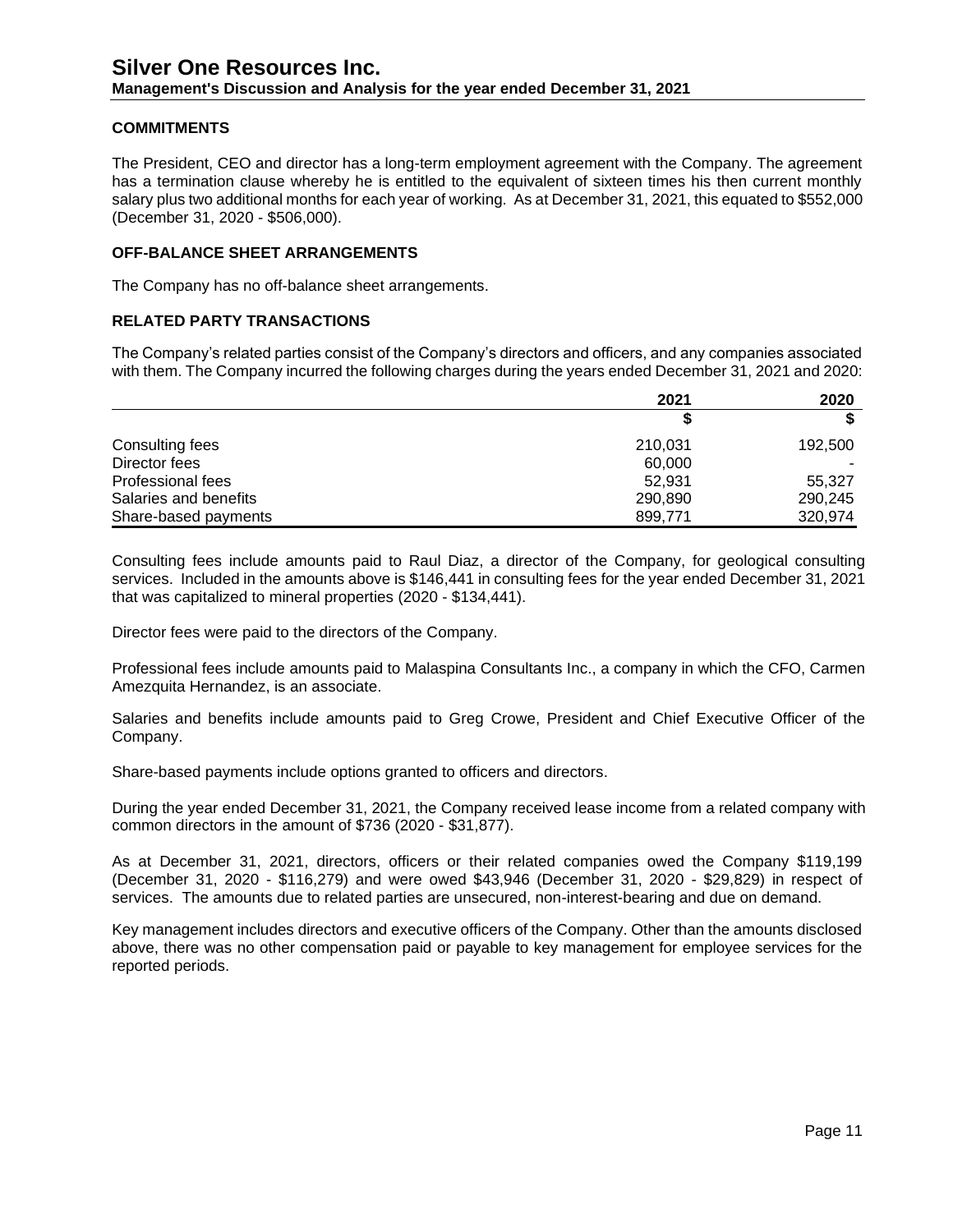## **FINANCIAL INSTRUMENTS AND CAPITAL RISK MANAGEMENT**

#### **Classification of financial instruments**

The Company's financial instruments consist of cash, short-term investments, marketable securities, receivables, net investment in sublease, accounts payable and accrued liabilities and lease obligations. The Company classifies its cash, short-term investments, receivables and net investment in sublease as financial assets at amortized cost. The Company classifies its accounts payable and accrued liabilities and lease obligations as financial liabilities at amortized cost. The Company classifies its marketable securities as FVTPL.

The classification of the financial instruments as well as their carrying values as at December 31, 2021 and 2020 is shown in the table below.

| At December 31, 2021               | <b>FVTPL</b>       | <b>Amortized cost</b> | <b>Amortized cost</b>   |            |
|------------------------------------|--------------------|-----------------------|-------------------------|------------|
|                                    | (Financial Assets) | (Financial Assets)    | (Financial Liabilities) | Total      |
|                                    |                    |                       |                         |            |
| <b>Financial assets</b>            |                    |                       |                         |            |
| Cash                               |                    | 8,708,892             |                         | 8,708,892  |
| Short-term investments             |                    | 261,512               |                         | 261.512    |
| <b>Receivables</b>                 |                    | 915.230               |                         | 915,230    |
| Net investment in                  |                    |                       |                         |            |
| sublease                           |                    |                       |                         |            |
| Marketable securities              | 1,478,232          |                       |                         | 1,478,232  |
| Total financial assets             | 1,478,232          | 10.034.467            |                         | 11,512,699 |
| <b>Financial liabilities</b>       |                    |                       |                         |            |
|                                    |                    |                       | 446.231                 | 446.231    |
| accrued liabilities                |                    |                       |                         |            |
| Lease obligations                  |                    |                       | 176,606                 | 176,606    |
| <b>Total financial liabilities</b> |                    |                       | 622,837                 | 622,837    |
| Accounts payable and               |                    | 148,833               |                         | 148,833    |

|                                    | <b>FVTPL</b>       | <b>Amortized cost</b> | <b>Amortized cost</b>   | <b>Total</b> |
|------------------------------------|--------------------|-----------------------|-------------------------|--------------|
| <b>At December 31, 2020</b>        | (Financial Assets) | (Financial Assets)    | (Financial Liabilities) |              |
|                                    | \$                 | 5                     | \$                      |              |
| <b>Financial assets</b>            |                    |                       |                         |              |
| Cash                               |                    | 11,341,666            |                         | 11,341,666   |
| Short-term investments             |                    | 2,518,560             |                         | 2,518,560    |
| <b>Receivables</b>                 |                    | 237,191               |                         | 237,191      |
| Net investment in                  |                    | 150,818               |                         | 150,818      |
| sublease                           |                    |                       |                         |              |
| Marketable securities              | 178,583            |                       |                         | 178,583      |
| Total financial assets             | 178,583            | 14,248,235            |                         | 14,426,818   |
| <b>Financial liabilities</b>       |                    |                       |                         |              |
| Accounts payable and               |                    |                       | 899.117                 | 899.117      |
| accrued liabilities                |                    |                       |                         |              |
| Lease obligations                  |                    |                       | 344.286                 | 344,286      |
| <b>Total financial liabilities</b> |                    |                       | 1,243,403               | 1,243,403    |

Note that the fair values approximate the carrying values due to their short-term nature.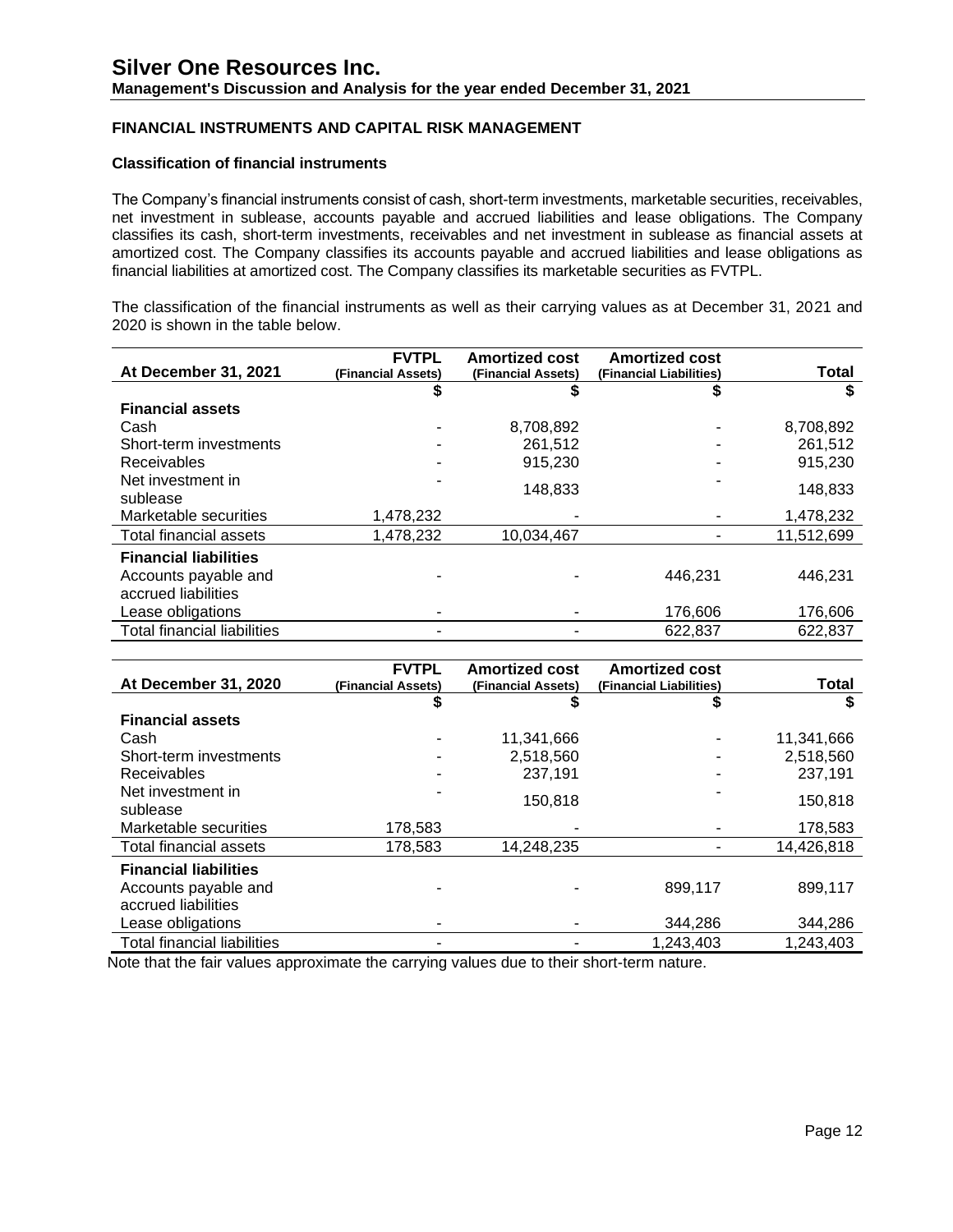#### **Fair value**

Financial instrument disclosures establish a fair value hierarchy that requires the Company to maximize the use of observable inputs and minimize the use of unobservable inputs when measuring fair value. The Company primarily applies the market approach for recurring fair value measurements. This section describes three input levels that may be used to measure fair value:

Level 1 – unadjusted quoted prices in active markets for identical assets or liabilities. An active market for the asset or liability is a market in which transactions for the asset or liability occur with sufficient frequency and volume to provide information on an ongoing basis.

Level 2 – quoted prices for similar assets or liabilities; quoted prices in markets that are not active; or other inputs that are observable or can be corroborated by observable market data for substantially the full term of the assets or liabilities.

Level 3 – unobservable inputs that are supported by little or no market activity and that are significant to the fair value of the assets or liabilities.

The fair value of cash, short-term investments, receivables and accounts payable and accrued liabilities approximates their carrying values. Marketable securities are measured at fair value using level 1 inputs. The carrying value of the Company's net investment in sublease and lease obligations are measured as the present value of the discounted future cash flows.

#### **Financial instruments risk management**

The Company thoroughly examines the various financial instruments and risks to which it is exposed and assesses the impact and likelihood of those risks. These risks include foreign currency risk, interest rate risk, credit risk, and liquidity risk. Where material, these risks are reviewed and monitored by the Board of Directors.

The Board of Directors has overall responsibility for the determination of the Company's risk management objectives and policies. The overall objective of the Board is to set policies that seek to reduce risk as far as possible without unduly affecting the Company's competitiveness and flexibility.

Discussions of risks associated with financial assets and liabilities are detailed below:

#### **a) Foreign currency risk**

The Company is exposed to the financial risk related to the fluctuation of foreign exchange rates. The Company operates in Canada and the US and a portion of the Company's expenses are incurred in Canadian dollars ("CAD") and US dollars ("USD"). A significant change in the currency exchange rates between the Canadian and US dollar, could have an effect on the Company's results of operations, financial position or cash flows. The Company has not hedged its exposure to currency fluctuations.

As at December 31, 2021, the Company is exposed to currency risk on the following financial assets and liabilities denominated in USD. The sensitivity of the Company's net earnings due to changes in the exchange rate between the USD against the Canadian dollar is included in the table below in Canadian dollar equivalents:

|                                          | <b>USD amount</b> | <b>Total</b> |
|------------------------------------------|-------------------|--------------|
|                                          |                   |              |
| Cash                                     | 2,820,856         | 2,820,856    |
| Accounts payable and accrued liabilities | (130, 014)        | (130, 014)   |
| Net exposure                             | 2,690,842         | 2,690,842    |
| Effect of +/- 10% change in currency     | 269,084           |              |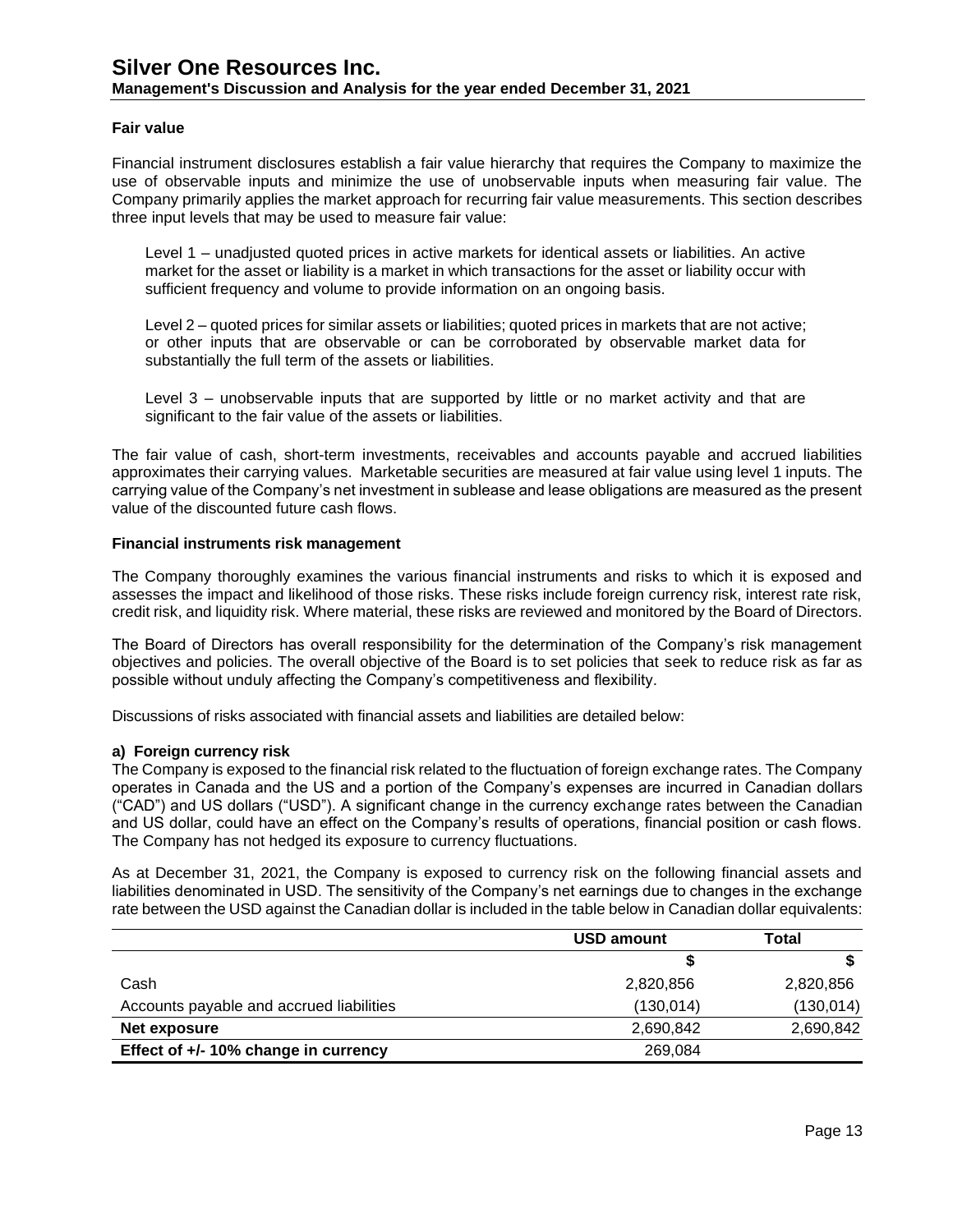**Management's Discussion and Analysis for the year ended December 31, 2021**

#### **b) Interest rate risk**

Interest rate risk is the risk that the fair value or future cash flows of a financial instrument will fluctuate because of changes in market interest rates. The risk that the Company will realize a cash loss is limited as the Company's liabilities are non-interest bearing. The Company considers this risk to be immaterial.

### **c) Credit risk**

Credit risk is the risk of an unexpected loss if a customer or third party to a financial instrument fails to meet its contractual obligations. Credit risk arises from cash held with banks and financial institutions as well as accounts receivables from the Company's sublease of the office space. The maximum exposure to credit risk is equal to the carrying value of the financial assets. The Company considers credit risk with respect to its cash to be immaterial as cash is mainly held through large Canadian financial institutions. The Company considers credit risk with respect to its accounts receivables to be immaterial as amounts are due from companies with management that are well-known to the Company.

#### **d) Liquidity risk**

Liquidity risk is the risk that the Company is not able to meet its financial obligations as they become due. The Company manages its liquidity risk by continuously monitoring forecasted and actual cash flows, as well as anticipated investing and financing activities. Accounts payable and accrued liabilities have contractual maturities of 30 days or are due on demand and are subject to normal trade terms.

### **Management of capital**

The Company's objectives when managing capital are to safeguard the Company's ability to continue as a going concern in order to pursue the exploration of and retention of its mineral properties. In the management of capital, the Company includes its components of shareholders' equity.

The capital structure of the Company consists of equity attributable to common shareholders, comprised of issued capital, reserves and deficit.

The Company maintains and adjusts its capital structure based on changes in economic conditions and the Company's planned requirements. The Company may adjust its capital structure by issuing new equity, issuing new debt, or acquiring or disposing of assets, and controlling the capital expenditures program. The Company is not subject to externally imposed capital requirements.

The Company does not have a source of revenue. As such, the Company is dependent on external financing to fund its activities. In order to pay for administrative costs, the Company will spend its existing working capital and raise additional amounts as needed.

Management reviews its capital management policies on an ongoing basis. There were no changes in the Company's approach to capital management during the nine months ended September 30, 2021.

## **CRITICAL JUDGMENTS IN APPLYING ACCOUNTING POLICIES**

The critical judgments that the Company's management has made in the process of applying the Company's accounting policies with the most significant effect on the amounts recognized in the Company's consolidated financial statements are as follows:

#### **a) Functional currency**

The functional currency for each of the Company and its subsidiary is the currency of the primary economic environment in which the entity operates. Determination of functional currency involves certain judgements to determine the primary economic environment of an entity and this is re-evaluated for each new entity following an acquisition, or if events and conditions change.

#### **b) Impairment of mineral properties**

Expenditures on mineral properties are capitalized. The Company makes estimates and applies judgment about future events and circumstances in determining whether the carrying amount of a mineral property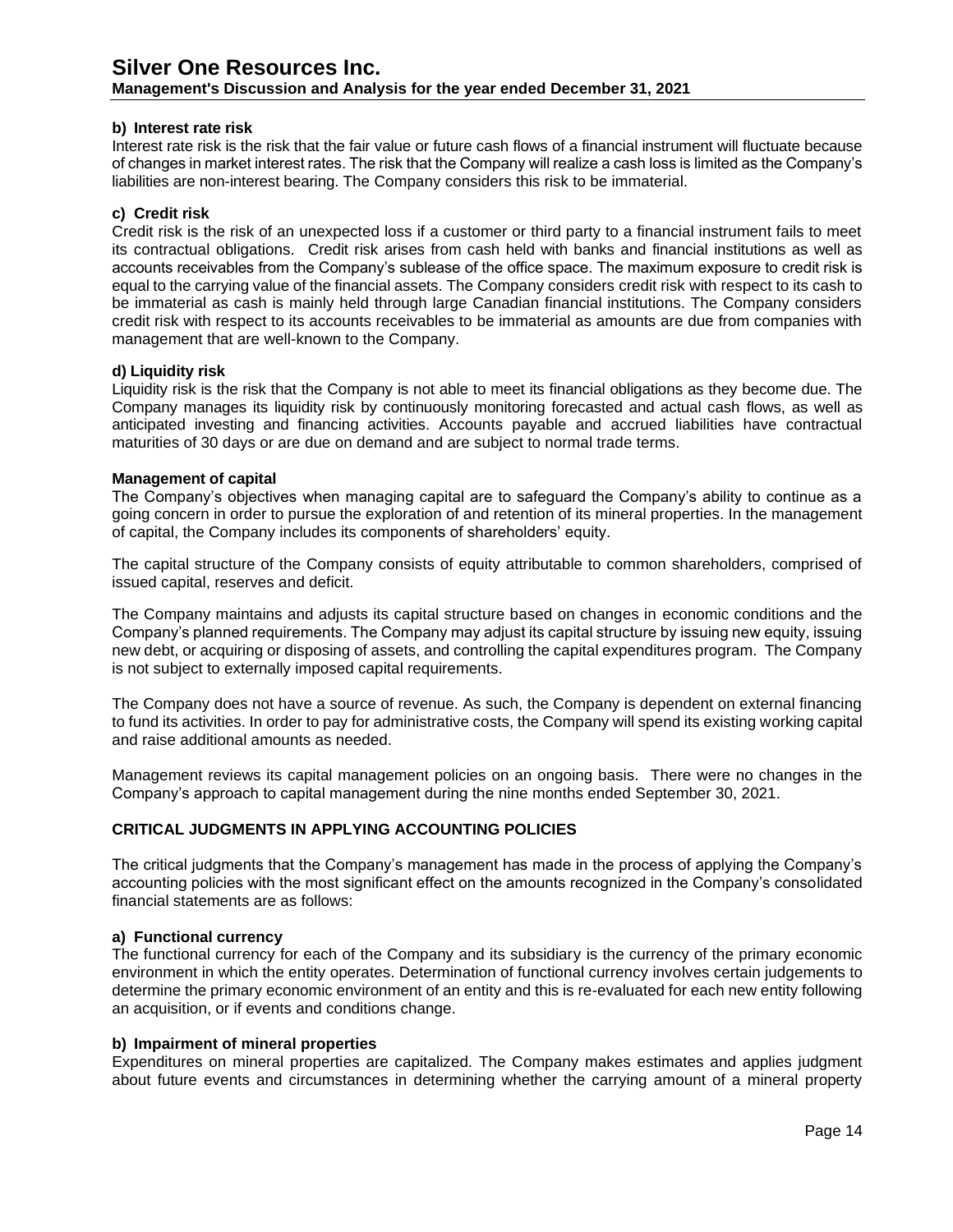exceeds its recoverable amount. The recoverability of amounts shown as mineral properties and deferred exploration costs is dependent upon the discovery of economically recoverable reserves, the Company's ability to obtain financing to develop the properties, and the ultimate realization of profits through future production or sale of the properties. Management reviews the carrying values of its mineral properties on an annual basis, or when an impairment indicator exists, to determine whether an impairment should be recognized. In making its assessment, management considers, among other things, exploration results to date and future exploration plans for a particular property. In addition, capitalized costs related to relinquished property rights are written off in the period of relinquishment. Capitalized costs in respect of the Company's mineral properties may not be recoverable and there is a risk that these costs may be written down in future periods.

#### **c) Classification as assets held for sale**

Judgment is required in determining whether an asset meets the criteria for classification as "assets held for sale" in the consolidated statement of financial position. Criteria considered by management include the existence of and commitment to a plan to dispose of the assets, the expected selling price of the assets, the expected timeframe of the completion of the anticipated sale and the period of time any amounts have been classified within assets held for sale. The Company reviews the criteria for assets held for sale each period and reclassifies such assets to or from this financial position category as appropriate. In addition, there is a requirement to periodically evaluate and record assets held for sale at the lower of their carrying value and fair value less costs to sell.

### **d) Determining amount and timing of rehabilitation costs**

Management must determine if estimates of the future costs the Company will incur to complete the rehabilitation work is required to comply with existing laws, regulations and agreements in place at each exploration site. Actual costs incurred may differ from those amounts estimated. Future changes to environmental laws and regulations could increase the extent of rehabilitation work required by the Company. Management determined at the date of the statement of financial position that no material rehabilitation provisions were required under IAS 37, *Provisions, Contingent Liabilities, and Contingent Assets*.

#### **e) Going concern**

In preparing these consolidated financial statements on a going concern basis, Management's critical judgment is that the Company will be able to meet its obligations and continue its operations for the next twelve months.

#### **KEY SOURCES OF ESTIMATION UNCERTAINTY**

The preparation of consolidated financial statements requires that the Company's management make assumptions and estimates of effects of uncertain future events on the carrying amounts of the Company's assets and liabilities at the end of the reporting period. Actual results may differ from those estimates as the estimation process is inherently uncertain. Actual future outcomes could differ from present estimates and assumptions, potentially having material future effects on the Company's consolidated financial statements. Estimates are reviewed on an ongoing basis and are based on historical experience and other facts and circumstances. Revisions to estimates and the resulting effects on the carrying amounts of the Company's assets and liabilities are accounted for prospectively.

The significant assumptions about the future and other major sources of estimation uncertainty as at the end of the reporting period that have a significant risk of resulting in a material adjustment to the carrying amounts of the Company's assets and liabilities are as follows:

#### **a) Deferred income taxes**

Deferred income tax assets and liabilities are measured using enacted or substantively enacted tax rates at the reporting date in effect for the period in which the temporary differences are expected to be recovered or settled. The effect on deferred income tax assets and liabilities of a change in tax rates is recognized as part of the provision for income taxes in the period that includes the enactment date. The recognition of deferred income tax assets is based on the assumption that it is probable that taxable profit will be available against which the deductible temporary differences can be utilized.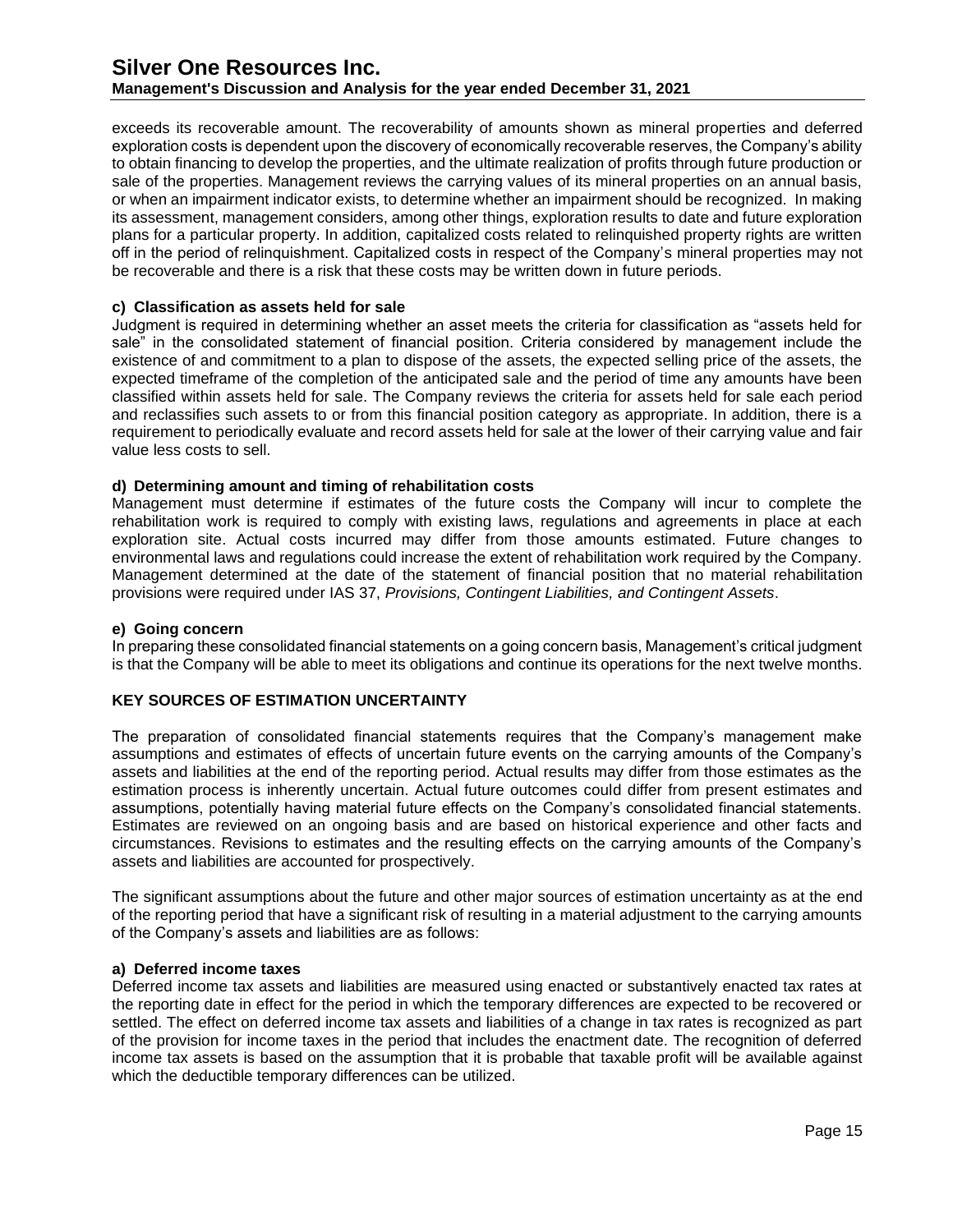## **Management's Discussion and Analysis for the year ended December 31, 2021**

#### **b) Share-based payments**

Share-based payments are determined using the Black‐Scholes option pricing model based on estimated fair values of all share‐based awards at the date of grant and are expensed to the statement of loss and comprehensive loss over each award's vesting period. The Black‐Scholes option pricing model utilizes subjective assumptions such as expected price volatility, expected life of the option, risk free interest rates, and forfeiture rates. Changes in these input assumptions can significantly affect the fair value estimate.

### **c) Impairment of mineral properties**

The Company applies significant estimates when performing impairment tests on mineral properties. Should these estimates prove to be incorrect, this could result in material differences in the Company's impairment testing and conclusions reached therein.

### **SECURITIES OUTSTANDING**

Authorized share capital: The Company can issue an unlimited number of common shares with no par value.

|                      | <b>Expiry date</b> | <b>Exercise Price</b> | <b>Number</b> |             |
|----------------------|--------------------|-----------------------|---------------|-------------|
| Options              | April 27, 2022     | \$0.58                | 575,000       |             |
|                      | June 15, 2022      | \$0.57                | 200,000       |             |
|                      | October 24, 2022   | \$0.45                | 200,000       |             |
|                      | January 8, 2023    | \$0.45                | 150,000       |             |
|                      | May 17, 2023       | \$0.40                | 1,085,500     |             |
|                      | July 19, 2024      | \$0.26                | 2,048,000     |             |
|                      | October 15, 2024   | \$0.30                | 60,000        |             |
|                      | September 28, 2025 | \$0.70                | 2,575,000     |             |
|                      | January 28, 2026   | \$0.65                | 100,000       |             |
|                      | March 9, 2026      | \$0.67                | 100,000       |             |
|                      | April 23, 2026     | \$0.75                | 50,000        |             |
|                      | June 6, 2026       | \$0.75                | 2,950,000     |             |
|                      | January 20, 2027   | \$0.45                | 100,000       |             |
| Warrants             | July 10, 2022      | \$0.20                | 14,259,610    |             |
|                      | January 13, 2023   | \$0.40                | 4,576,000     |             |
|                      | January 17, 2023   | \$0.40                | 3,835,000     |             |
|                      | April 14, 2023     | \$0.40                | 435,500       |             |
|                      | July 14, 2023      | \$0.65                | 10,317,329    |             |
| <b>Fully Diluted</b> |                    |                       |               | 255,804,536 |

## **DISCLOSURE OF CONTROLS AND PROCEDURES**

In connection with National Instrument 52-109 (Certificate of Disclosure in Issuer's Annual and Interim Filings) ("NI 52-109"), the Chief Executive Officer and Chief Financial Officer of the Company have filed a Venture Issuer Basic Certificate with respect to the financial information contained in the consolidated financial statements for the year ended December 31, 2021 and this accompanying MD&A (together, the "Annual Filings").

In contrast to the full certificate under NI 52-109 the Venture Issuer Basic Certificate does not include representations relating to the establishment and maintenance of disclosure controls and procedures and internal control over financial reporting, as defined in NI 52-109. For further information, the reader should refer to the Venture Issuer Basic Certificates filed by the Company with its filings on SEDAR a[t www.sedar.com.](http://www.sedar.com/)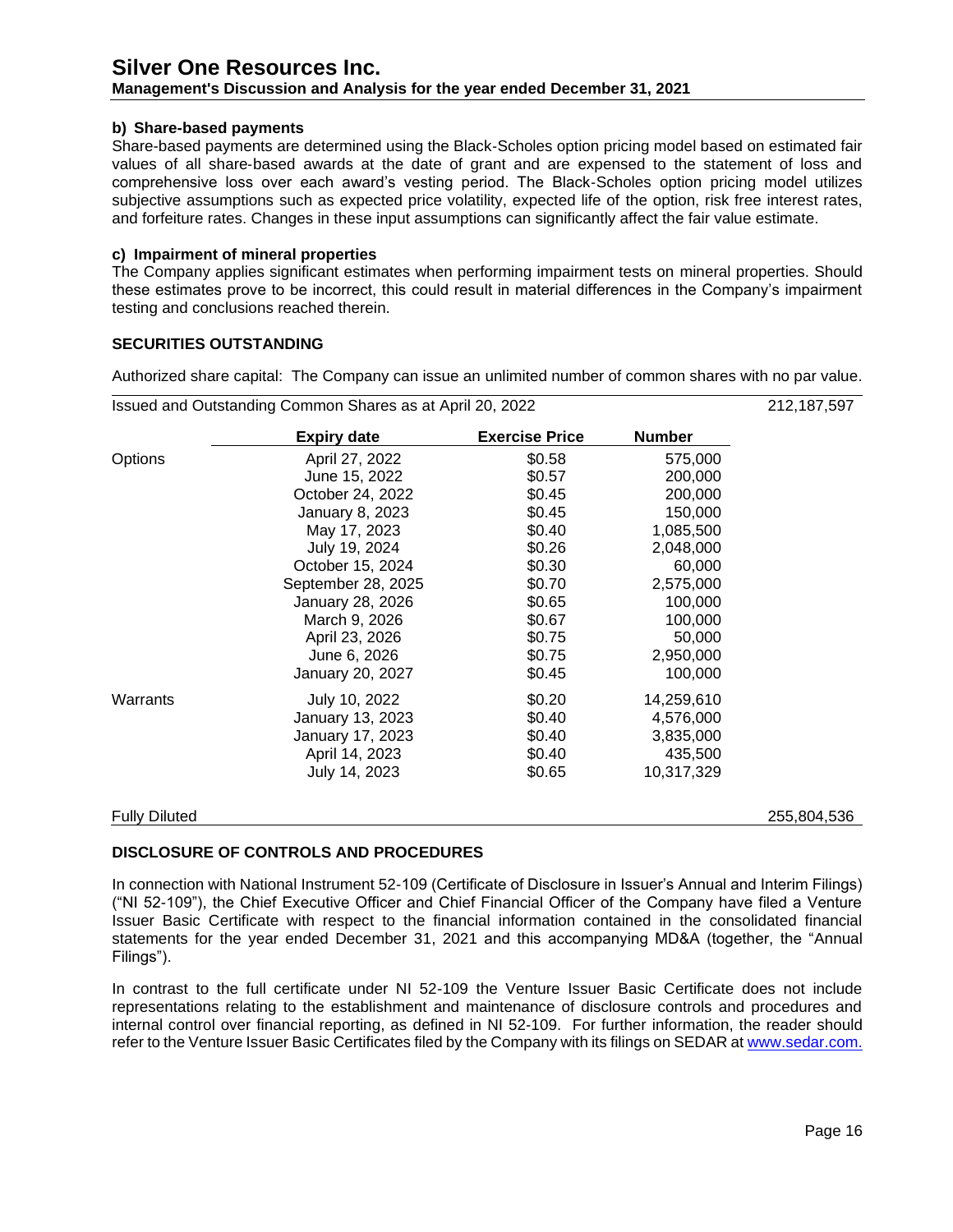### **RISKS AND UNCERTAINTIES**

#### **Financing risks**

The Company has incurred significant losses since inception. The continued operations of the Company are dependent on its ability to generate future cash flow and obtain additional financing. The Company has traditionally financed its cash requirements through the issuance of common shares. If the Company is unable to generate cash from operations or obtain additional financing its ability to continue as a going concern could be impeded.

#### **Exploration and development**

Resource exploration is a speculative business and involves a high degree of risk. There is no known body of commercial ore on the Company's mineral properties and there is no certainty that the expenditures made by the Company in the exploration of its mineral properties or otherwise will result in discoveries of commercially recoverable quantities of minerals. The exploration for and development of mineral deposits involves significant risks, which even a combination of careful evaluation, experience and knowledge may not eliminate. Although the discovery of an ore body may result in substantial rewards, few properties explored are ultimately developed into producing mines. It is impossible to ensure that the current exploration programs planned by the Company will result in a profitable commercial mining operation.

There is no assurance that the Company's mineral properties possess commercially mineable bodies of ore. The Company's mineral properties are in the exploration stage as opposed to the development stage and has no known body of economic mineralization. The known mineralization of the properties has not been determined to be economic ore and there can be no assurance that a commercially mineable ore body exists on the properties. Such assurance will require completion of final comprehensive feasibility studies and, possibly, further associated exploration and other work that concludes a potential mine is likely to be economic. In order to carry out exploration and development programs of any economic ore body and place it into commercial production, the Company may be required to raise substantial additional funding.

#### **Title of mineral properties**

There is no assurance that the Company's title to its properties will not be challenged. Title to and the area of mineral properties may be disputed. While the Company has diligently investigated title to its properties, it may be subject to prior unregistered agreements or transfers or indigenous land claims to which title may be affected. Consequently, the boundaries may be disputed.

#### **Option agreements**

The Company is currently earning some of its interests in its mineral properties through option agreements and acquisition of title to the property is only completed when the option conditions have been met. These conditions generally include making option payments and incurring exploration expenditures on the properties. If the Company does not satisfactorily complete its option conditions in the time frame laid out in the option agreement, the Company's title to the mineral property will not vest and the Company will have to write-down the previously capitalized costs related to that property.

#### **Unknown environmental risks for past activities**

Exploration and mining operations involve a potential risk of releases to soil, surface water and groundwater of metals, chemicals, fuels, liquids having acidic properties and other contaminants. In recent years, regulatory requirements and improved technology have significantly reduced those risks. However, those risks have not been eliminated and the risk of environmental contamination from present and past exploration or mining activities exists for mining companies. Companies may be liable for environmental contamination and natural resource damages relating to properties that they currently own or operate or at which environmental contamination occurred while or before they owned or operated the properties. However, no assurance can be given that potential liabilities for such contamination or damages caused by past activities at these properties do not exist.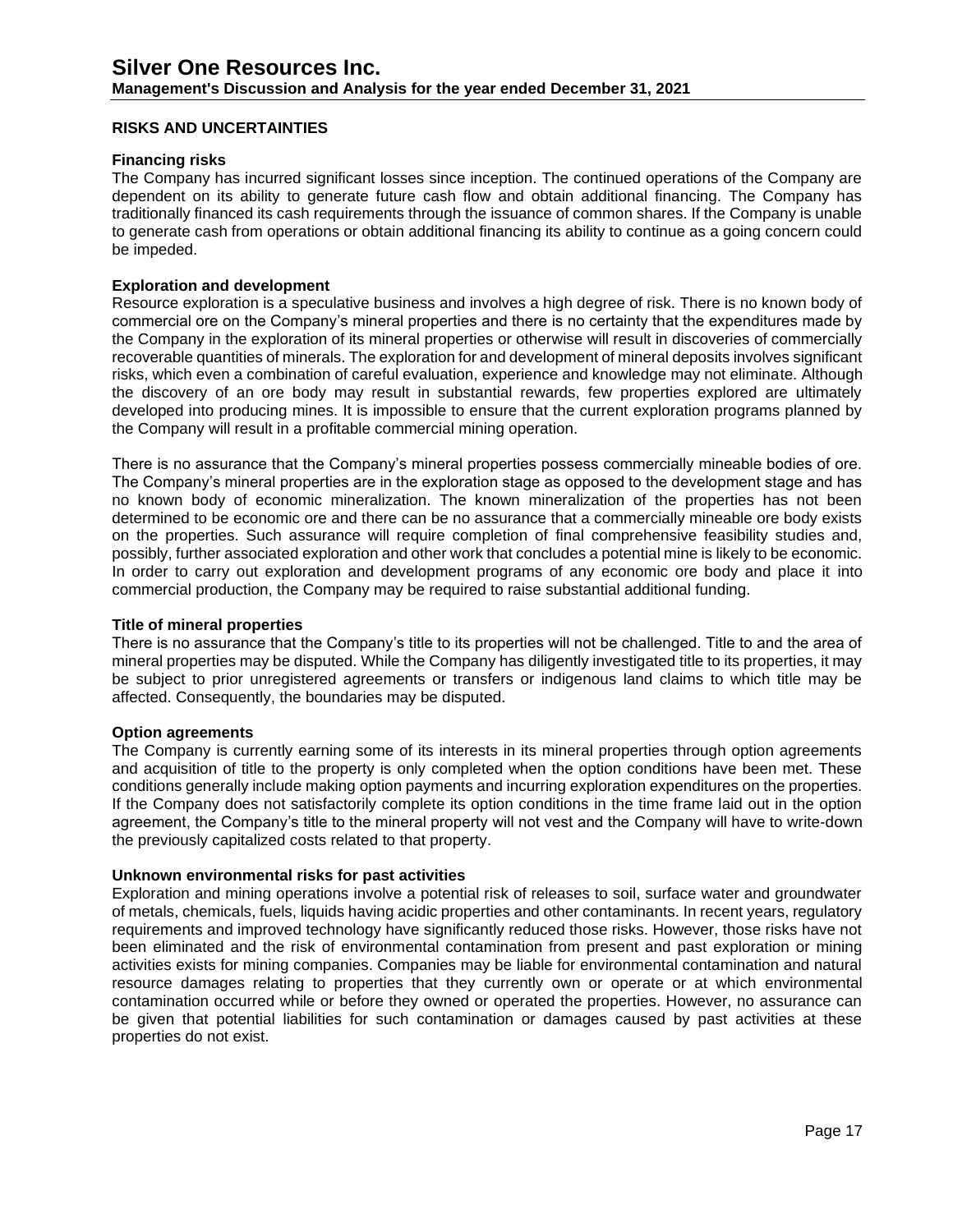**Management's Discussion and Analysis for the year ended December 31, 2021**

### **Political regulatory risks**

Any changes in government policy may result in changes to laws affecting ownership of assets, mining policies, monetary policies, taxation, rates of exchange, environmental regulations, labour relations, repatriation of income and return of capital. This may affect both the Company's ability to undertake exploration and development activities in respect of present and future properties in the manner currently contemplated, as well as its ability to continue to explore, develop and operate those properties in which it has an interest or in respect of which it has obtained exploration and development rights to date. The possibility that future governments may adopt substantially different policies, which might extend to expropriation of assets, cannot be ruled out.

## **FORWARD-LOOKING INFORMATION**

The Company's consolidated financial statements for the year ended December 31, 2021, and this accompanying MD&A, contain statements that constitute "forward-looking statements" within the meaning of National Instrument 51-102, Continuous Disclosure Obligations of the Canadian Securities Administrators. It is important to note that, unless otherwise indicated, forward-looking statements in this MD&A describe the Company's expectations up to the date of the MD&A.

Forward-looking statements often, but not always, are identified by the use of words such as "seek", "anticipate", "believe", "plan", "estimate", "expect", "targeting" and "intend" and statements that an event or result "may", "will", "should", "could", or "might" occur or be achieved and other similar expressions. Forwardlooking statements in this MD&A include statements regarding the Company's future plans and expenditures, the satisfaction of rights and performance of obligations under agreements to which the Company is a part, the ability of the Company to hire and retain employees and consultants and estimated administrative assessment and other expenses. Forward-looking statements involve known and unknown risks, uncertainties, assumptions and other factors that may cause the actual results, performance or achievements of the Company to be materially different from any future results, performance or achievements expressed or implied by the forward-looking statements. Factors that could cause the actual results to differ include market prices, continued availability of capital and financing, inability to obtain required regulatory approvals and general market conditions. These statements are based on a number of assumptions, including assumptions regarding general market conditions, the timing and receipt of regulatory approvals, the ability of the Company and other relevant parties to satisfy regulatory requirements, the availability of financing for proposed transactions and programs on reasonable terms acceptable to the Company and the ability of third-party service providers to deliver services in a timely manner. Some of these risks and uncertainties are identified under the heading **"RISKS AND UNCERTAINTIES"** as disclosed elsewhere in this MD&A. Additional information regarding these factors and other important factors that could cause results to differ materially may be referred to as part of particular forward-looking statements.

Forward-looking statements contained herein are made as of the date of this MD&A and the Company disclaims any obligation to update any forward-looking statements, whether as a result of new information, future events or results or otherwise except as required by securities law. There can be no assurance that forward-looking statements will prove to be accurate, as actual results and future events could differ materially from those anticipated in such statements. Accordingly, readers should not place undue reliance on forwardlooking statements.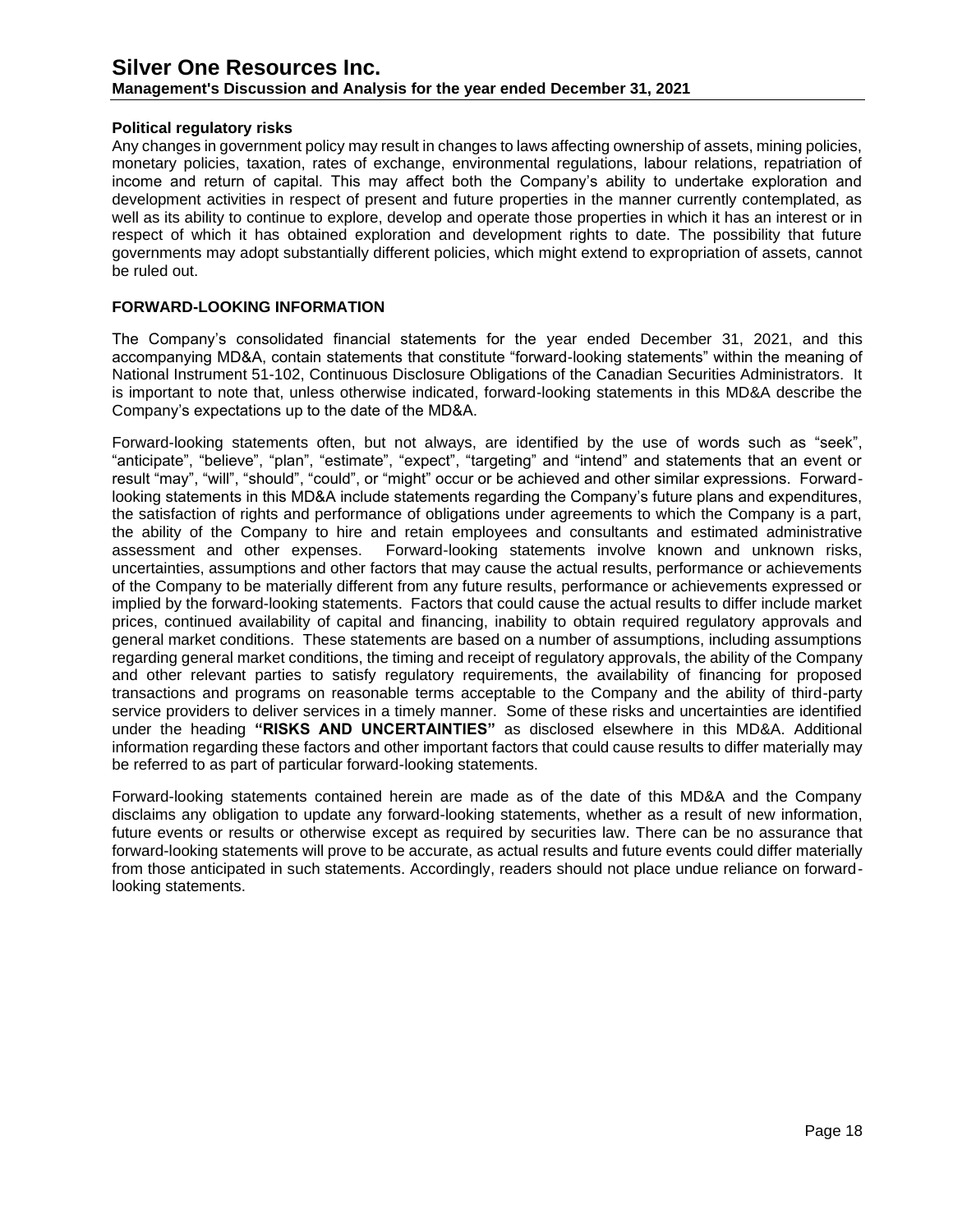### **OUTLOOK**

Silver One's aim is to become a premier silver exploration and development company. The Company has an option agreement with SSR to acquire 100% of their interest in the past silver producing Candelaria Mine in Nevada. In 2017, the company initiated a regional exploration program in eastern Nevada. Work conducted to date has identified several highly-prospective target areas, four of which have been staked, and in July 2018, Silver One also entered into a Lease/Purchase Agreement to acquire five patented claims at its Cherokee project in eastern Nevada. In addition to the Nevada properties, the company also has an option agreement to acquire 100% interest in the Phoenix Silver property in Arizona.

Ultimately, the Company's goal is to add shareholder value through identifying, acquiring, and exploring silver properties. In 2022, the Company intends to grow through further potential acquisitions of companies and/or properties, and organically through the continued exploration of its current mineral property holdings.

#### **QUALIFIED PERSONS**

Robert Cann, P. Geo, , is a Qualified Person as defined in National Instrument 43-101 Standards of Disclosure for Mineral Projects, and is responsible for the review of technical information in the MD&A.

#### **OTHER INFORMATION**

Additional information relating to the Company can be found on SEDAR at [www.sedar.com](http://www.sedar.com/) or on the Company's website at [www.silverone.com.](http://www.silverone.com/)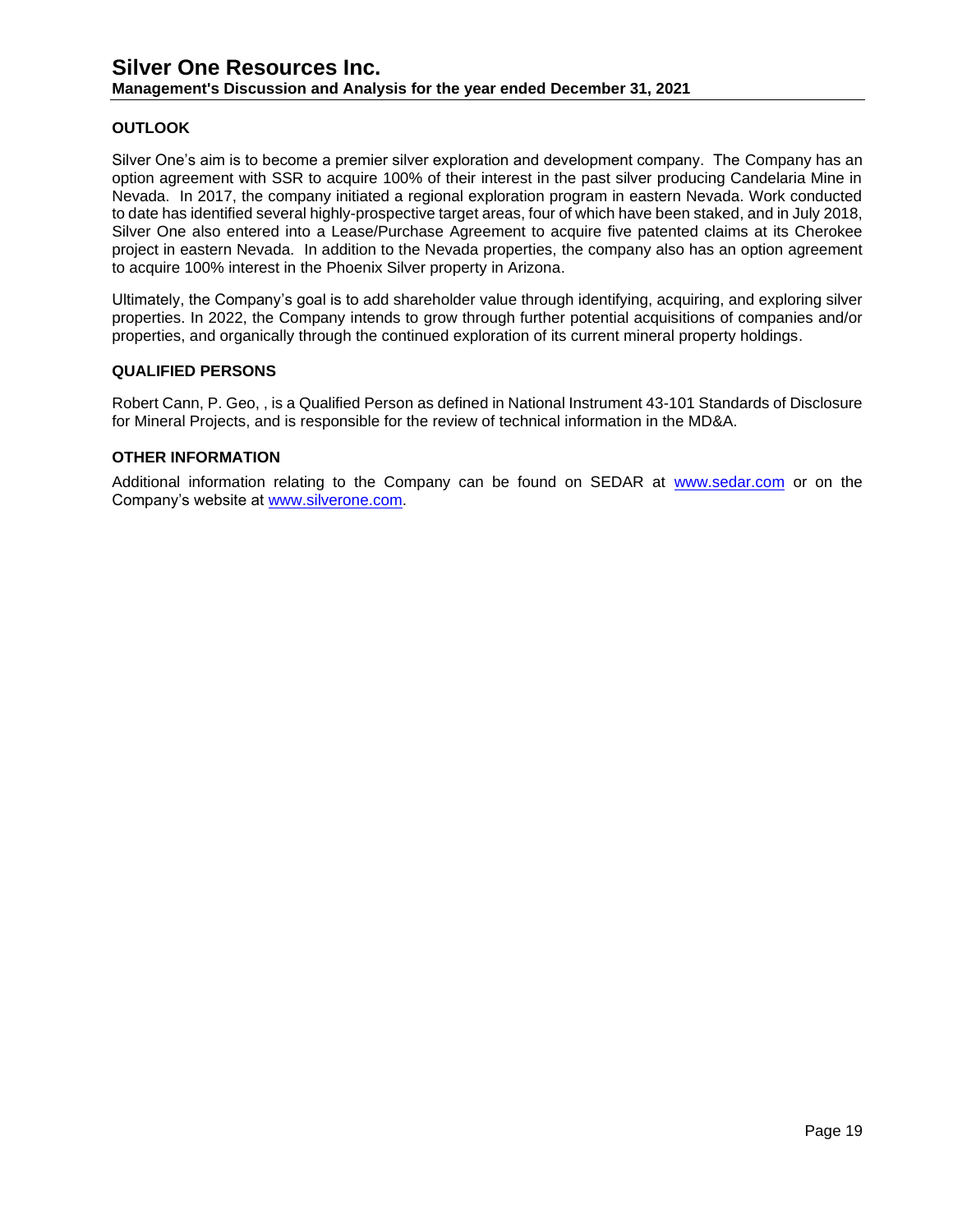**Management's Discussion and Analysis for the year ended December 31, 2021**

## **ADDITIONAL DISCLOSURE FOR VENTURE ISSUERS WITHOUT SIGNIFICANT REVENUE – MINERAL PROPERTY EXPENDITURES**

### **US Properties**

|                              | <b>Balance</b> | <b>Additions</b> | <b>Balance</b> | <b>Additions</b> | <b>Balance</b> |
|------------------------------|----------------|------------------|----------------|------------------|----------------|
|                              | December 31    | December 31      | December 31    | December 31      | December 31    |
|                              | 2021           | 2021             | 2020           | 2020             | 2019           |
|                              | \$             | \$               | \$             | \$               |                |
| <b>Candelaria</b>            |                |                  |                |                  |                |
| Option payments - shares     | 3,831,678      |                  | 3,831,678      |                  | 3,831,678      |
| Acquisition costs - shares   | 384,572        |                  | 384,572        | 371,628          | 12,944         |
| Acquisition costs - cash     | 115,150        |                  | 115,150        | 102,062          | 13,088         |
| Consulting fees              | 2,217,062      | 780,013          | 1,437,049      | 732,118          | 704,931        |
| Drilling                     | 4,934,197      | 2,289,500        | 2,644,697      | 1,834,014        | 810,683        |
| Field supplies and other     | 267,451        | 104,605          | 162,846        | 58,194           | 104,652        |
| Laboratory and analysis fees | 1,133,371      | 632,720          | 500,651        | 155,943          | 344,708        |
| Land payments                | 1,016,298      | 199,139          | 817,159        | 215,151          | 602,008        |
| Staking and survey costs     | 127,723        | 3,683            | 124,040        | 1,937            | 122,103        |
| Travel and accommodation     | 569,558        | 322,720          | 246,838        | 120,848          | 125,990        |
| Currency translation         | (214, 724)     | (3, 167)         | (211, 557)     | (283, 876)       | 72,319         |
|                              | 14,382,336     | 4,329,213        | 10,053,123     | 3,308,019        | 6,745,104      |
| <b>Phoenix Silver</b>        |                |                  |                |                  |                |
| Acquisition costs - cash     | 487,609        |                  | 487,609        | 487,609          |                |
| Acquisition costs - shares   | 1,170,000      | 780,000          | 390,000        | 390,000          |                |
| Consulting fees              | 412,474        | 69,675           | 342,799        | 342,799          |                |
| Field supplies and other     | 1,760          | 95               | 1,665          | 1,665            |                |
| Laboratory and analysis fees | 11,021         | 985              | 10,036         | 10,036           |                |
| Land payments                | 222,253        | 132,733          | 89,520         | 89,520           |                |
| Staking and survey costs     | 99,864         | 51,584           | 48,280         | 48,280           |                |
| Travel and accommodation     | 11,024         | 2,963            | 8,061          | 8,061            |                |
| Currency translation         | (58, 353)      | (1,320)          | (57, 033)      | (57, 033)        |                |
|                              | 2,357,652      | 1,036,715        | 1,320,937      | 1,320,937        |                |
| <b>Cherokee</b>              |                |                  |                |                  |                |
| Consulting fees              | 732,043        | 169,130          | 562,913        | 185,394          | 377,519        |
| Drilling                     | 439,312        | 439,312          |                |                  |                |
| Field supplies and other     | 68,210         | 49,057           | 19,153         | 4,480            | 14,673         |
| Laboratory and analysis fees | 133,917        | 36,538           | 97,379         | 80,661           | 16,718         |
| Land payments                | 966,364        | 145,089          | 821,275        | 186,152          | 635,123        |
| Staking and survey costs     | 125,450        | 71               | 125,379        |                  | 125,379        |
| Travel and accommodation     | 183,921        | 37,111           | 146,810        | 59,645           | 87,165         |
| Currency translation         | (41,724)       | (1, 493)         | (40,231)       | (47, 166)        | 6,935          |
|                              | 2,607,493      | 874,815          | 1,732,678      | 469,166          | 1,263,512      |
| <b>Eastern Nevada</b>        |                |                  |                |                  |                |
| Consulting fees              | 201,076        | 32,246           | 168,830        | 32,192           | 136,638        |
| Field supplies and other     | 6,080          | 131              | 5,949          | 1,352            | 4,597          |
| Laboratory and analysis fees | 7,161          |                  | 7,161          |                  | 2,482          |
| Land payments                | 201,752        | 42,827           | 158,925        | 45,278           | 113,647        |
| Staking and survey costs     | 8,970          |                  | 8,970          |                  | 8,970          |
| Travel and accommodation     | 27,849         |                  | 27,849         | 2,737            | 25,112         |
| Currency translation         | (7, 194)       | (898)            | (6, 296)       | (9,778)          | 3,482          |
|                              | 445,694        | 74,306           | 371,388        | 76,460           | <u>294,928</u> |
| <b>USA total</b>             | 19,793,175     | 6,315,049        | 13,478,126     | 5,174,582        | 8,303,544      |